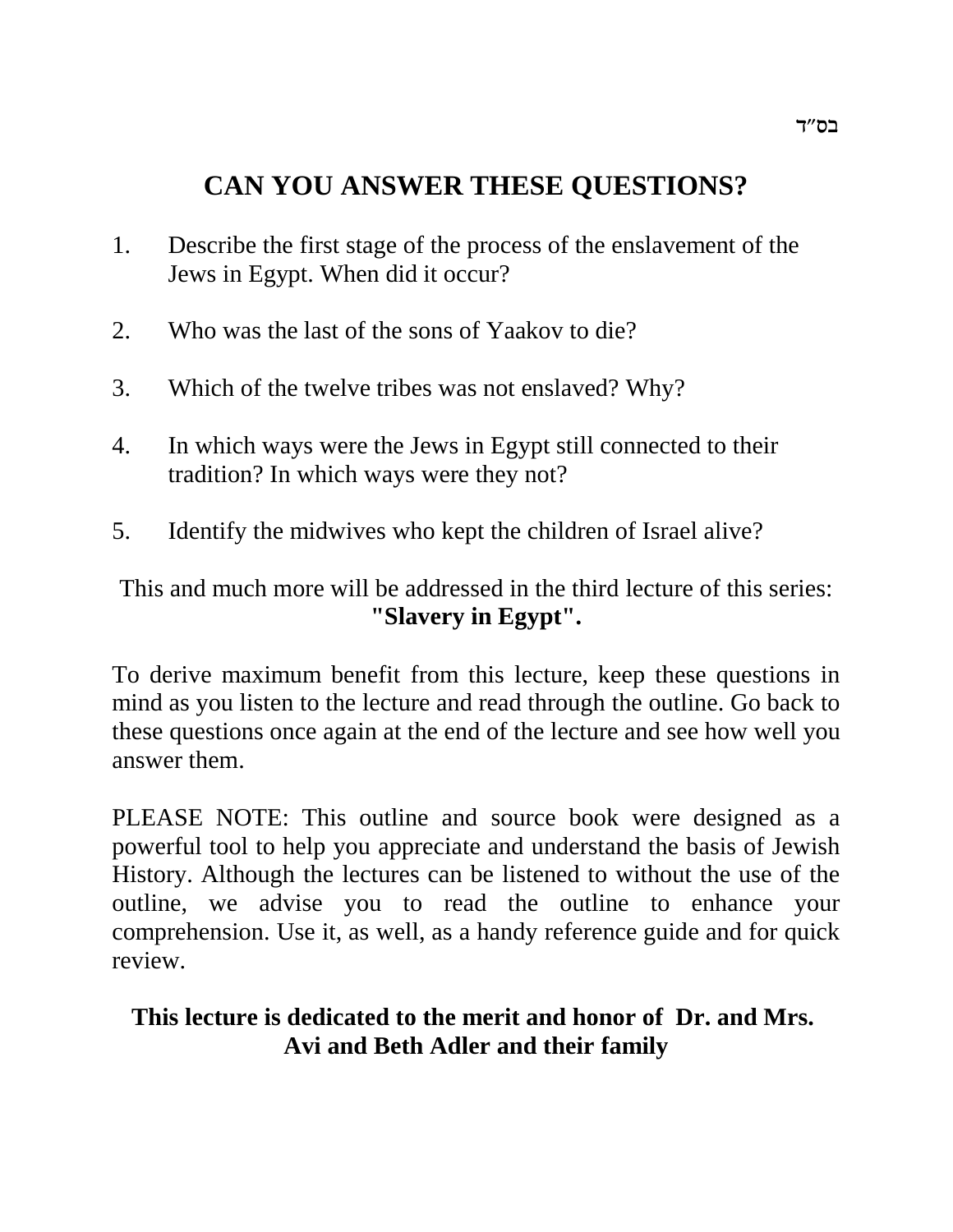### THE EPIC OF THE ETERNAL PEOPLE Presented by Rabbi Shmuel Irons

## Series XIV Lecture #3

### **SLAVERY IN EGYPT**

 $\mathbf{I}$ . The Servitude of Egypt

А.

וְלֵחֵם אֵין בִּכָל הַאֲרֵץ כִּי כָבֶד הַרַעֲב מָאֹד וַתֵּלַהּ אֶרֵץ מִצְרַיִם וְאֶרֶץ כִּנַעַן מִפְּנֵי הַרַעֲב: וַיִלַקֵּט  $(1)$ יוֹסֵף אֵת כָּל הַכֵּסֵף הַנִּמְצָא בְאֵרֵץ מִצְרַיִם וּבְאֶרֵץ כִּנַעַן בַּשֵּׁבֵר אֲשֵׁר הֵם שֹׁבְרִים וַיָּבֵא יוֹסֵף אֵת הַכֵּסֵף בֵּיתָה פַּרְעֹה: וַיִּתֹּם הַכֶּסֶף מֵאֶרֶץ מִצְרַיִם וּמֵאֶרֶץ כְּנַעַן וַיָּבֹאוּ כָל מִצְרַיִם אֶל יוֹסֵף לֵאמֹר הָבָה לְנוּ לֶחֶם וְלָמָה נָמוּת נֵגְדֵּךְ כִּי אָפֵס כָּסֵף: וַיֹּאמֵר יוֹסֵף הָבוּ מִקְנֵיכֵם וְאֵתְּנָה לָכֵם בִּמְקְנֵיכֵם אִם אָפֵס כָּסֵף: וַיָּבִיאוּ אֶת מְקִנֵיהֶם אֵל יוֹסֵף וַיִּתֵּן לַהֶם יוֹסֵף לֵחֶם בַּסּוּסִים וּבִמְקְנֵה הַצֹּאוָ וּבְמְקִנָּה הַבָּקַר וּבַחֲמֹרִים וַיִּנַהֲלֵם בַּלֵחֵם בְּכַל מִקְנָהֵם בַּשֵּׁנַה הַהִוא: וַתִּתֹּם הַשָּׁנַה הַהוא וַיַּבֹאוּ אֵלַיו בַּשֵּׁנָה הַשֵּׁנִית וַיֹּאמְרוּ לוֹ לֹא נִכְחֵד מָאֲדֹנִי כִּי אִם תַּם הַכֶּסֵף וּמִקְנֵה הַבְּהֵמָה אֵל אֲדֹנִי לֹא נִשְׁאַר לִפְנֵי אֲדֹנִי בִלְתִּי אִם גִּוְיַתֵנוּ וְאַדְמָתֵנוּ: `לָמַּה נָמוּת לְעֵינֵיךְ גַּם אֲנַחִנוּ גַּם אַדְמָתֵנוּ קְנֵה אֹתָנוּ וְאֶת אַדְמָתֵנוּ בַּלָּחֵם וְנִהְיֶה אֲנַחִנוּ וְאַדְמָתֵנוּ עֲבָדִים לְפַרְעֹה וְתֵן זֵרַע וְנִחְיֶה וְלֹא נָמוּת וְהָאֲדָמָה לֹא תֵשָׁם: וַיִּקֶן יוֹסֵף אֶת כָּל אַדְמַת מִצְרַיִם לְפַרְעֹה כִּי מְכְרוּ מְצְרֵיִם אִישׁ שָׂדֶהוּ כִּי חַזֵק עֲלֵהֶם הַרַעֲב וַתְּהִי הָאָרֶץ לְפַרְעֹה: וְאֶת הַעֲם הֶעֱבִיר אתו לֵעֲרִים מִקְצֶה גְבוּל מִצְרַיִם וְעַד קַצֵהוּ: רַק אַדְמַת הַכֹּהֲנִים לֹא קַנַה כִּי חֹק לַכֹּהֲנִים מֵאֶת פַּרְעֹה וְאָכְלוּ אֶת חִקַּם אֲשֶׁר נַתַּן לַהֶם פרעה על כן לא מכרו את–אדמתם: בראשית מזייג-כב

And there was no bread in all the land; for the famine was very severe, so that the land of Egypt and all the land of Canaan fainted because of the famine. And Joseph gathered up all the money that was found in the land of Egypt, and in the land of Canaan, for the grain which they bought; and Joseph brought the money into Pharaoh's house. And when the money was all spent in the land of Egypt, and in the land of Canaan, all the Egyptians came to Joseph, and said, Give us bread; for why should we die in your presence? for the money is gone. And Joseph said, Give your cattle; and I will give you food for your cattle, if your money is gone. And they brought their cattle to Joseph; and Joseph gave them bread in exchange for horses, and for the flocks, and for the cattle of the herds, and for the donkeys; and he fed them with bread for all their cattle for that year. When that year was ended, they came to him the second year, and said to him, We will not hide it from my lord that our money is spent; my lord also has our herds of cattle; there is nothing left in the sight of my lord, but our bodies, and our lands; Why shall we die before your eyes, both we and our land? Buy us and our land for bread, and we and our land will be servants to Pharaoh; and give us seed, that we may live, and not die, that the land be not desolate. And Joseph bought all the land of Egypt for Pharaoh; for the Egyptians sold every man his field, because the famine prevailed over them; so the land became Pharaoh's. And as for the people, he moved them to cities from one end of the borders of Egypt to the other end of it. Only the land of the priests he did not buy; because the priests had a portion assigned to them from Pharaoh, and ate their portion which Pharaoh gave them; therefore they did not sell their lands. Genesis  $47:13-22$ 

כי כבד הרעב מאד. מש״ה לא יכלו לאפות לחם הרגיל אלא מעט תבואה נתערב במורסן  $(2)$ וכדומה: ותלה ארץ מצרים וגו'. משום שהי' קשה לסבול מאכל כזה. העמק דבר, שם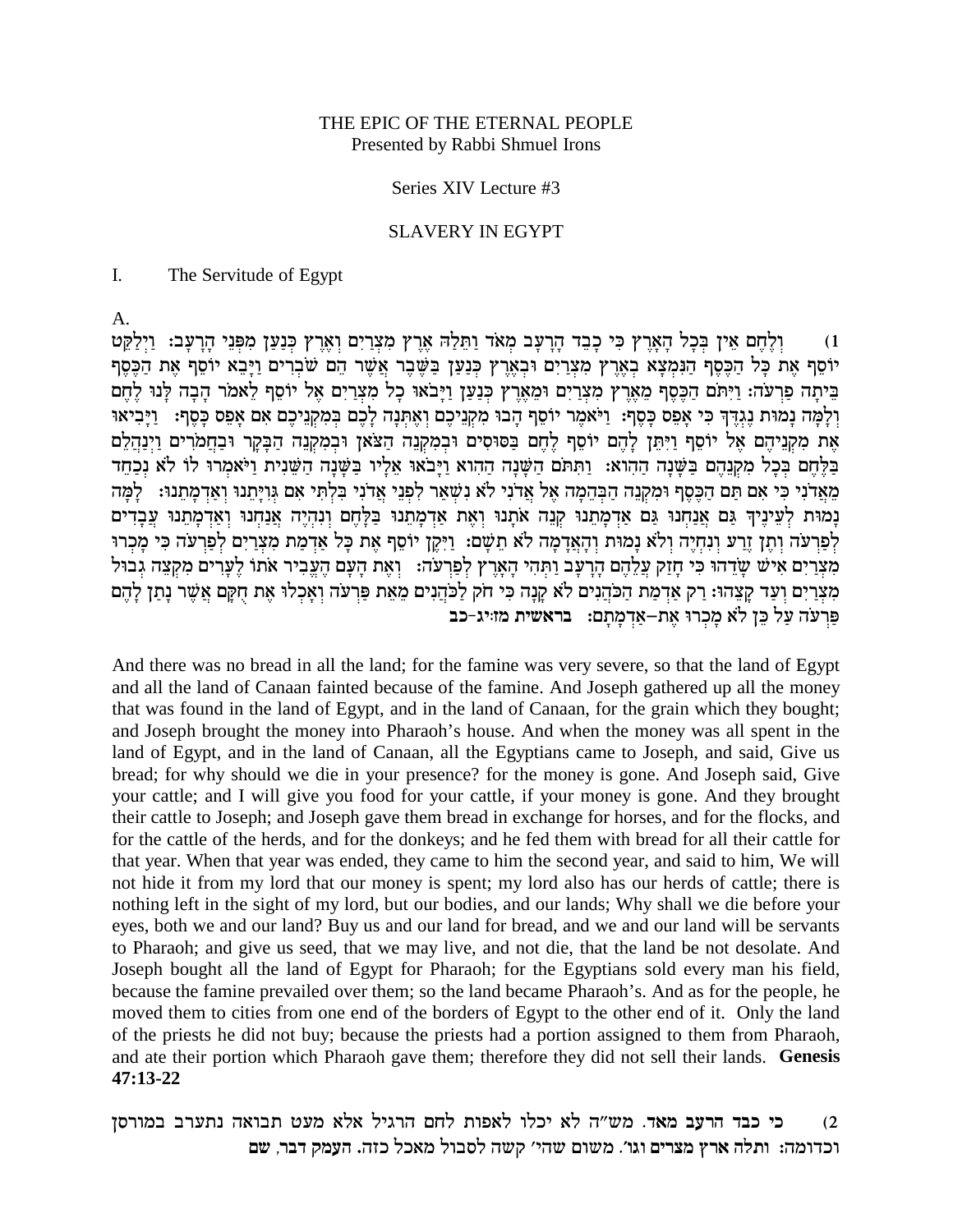[And there was no bread in all the land;] for the famine was very severe: For this reason they couldn't bake regular bread, but only [bread that consisted of] a little grain which was mixed with bran and other substances. So that the land of Egypt and all the land of Canaan fainted because of the famine: This was because it was difficult for them to endure [eating] such food. Haamek Davar, ibid.

ותם הכסף וגו' ומארץ כנען. שוב אינו מספר מה נעשה בארץ כנען. וכבר ביארנו שהיו שם  $(3)$ מאכלי בהמה הנעכלים לאדם בדוחק רק בעלי הכסף המפונקים השתדלו להביא בר אבל במצרים עד שלא עלה היאור לא הי׳ שום צמחי אדמה. העמק דבר. שם

And when money was all spent in the land of Egypt, and in the land of Canaan, [all the Egyptians came to Joseph, and said, Give us bread; for why should we die in your **presence?** for the money is gone]: After this there is no more mention about what happened in the land of Canaan. We had already explained that there was available [in Canaan] animal fodder that was barely digestible by humans. Those who were delicate, though, [and found it very difficult to eat such food,] made the effort to import grain. In Egypt, however, before the Nile rose, absolutely no vegetation grew. Haamek Davar, ibid.

ואת העם העביר אותו לערים. כבר נתבאר טעמו של יוסף שהי׳ כדי לפנות ארץ גשן. ומש״ה  $(4)$ נכתב כ״ז בתורה לבאר כמה השתדל יוסף בשימת עינו להיות ישראל יושבים בדד. ופי׳ לערים. שלא העביר יחיד יחיד למקומות מפוזרים. אלא כל עיר לעיר אחרת כדי שלא יאבדו חברתם: העמק דבר, שם

And as for the people, he moved them to cities from one end of the borders of Egypt to the other end of it: We have already explained the rationale of Yosef, for it was in order to clear out the land of Goshen. For that reason all of [these details were] written in the Torah in order to elucidate the great effort that Yosef exerted in order to insure that Israel would dwell alone. The explanation of the phrase, "to cities," is that [Yosef] didn't exile them as lone individuals to separate places, but rather [the members of] each city were exiled as a group to another city in order that they not lose their sense of community. Haamek Davar, ibid.

## **B.**

וַיֹּאמֶר יוֹסֵף אֵל הַעָּם הֶן קַנִיתִי אֶתְכֶם הַיּוֹם וְאֵת אַדְמַתְכֶם לְפַרִעֹה הֵא לַכֶם זֵרַע וּזְרַעְתֵּם אֶת  $(1)$ וְהָיָה בַּתְּבוּאֹת וּנְתַתֵּם חֲמִישִׂית לְפַרְעֹה וְאַרְבַּע הַיָּדֹת יְהְיֶה לַכֶם לְזֵרַע הַשָּׂדֶה וּלְאַכְלְכֵם האדמה: וְלַאֲשֶׁר בְּבָתֵיכֶם וְלָאֲכֹל לְטַפְּכֶם: וַיֹּאמְרוּ הֶחֵיִתְנוּ נִמְצָא חֶן בְּעֵינֵי אֲדֹנִי וְהָיִינוּ עֲבָדִים לְפַרְעֹה: ۚ וַיַּשֵׁם אֹתָה יוֹסֵף לְחֹק עַד הַיּוֹם הַזֶּה עַל אַדְמַת מִצְרַיִם לְפַרְעֹה לַחֹמֵשׁ רַק אַדְמַת הַכֹּהֲנִים לְבַדֵּם לֹא הַיִתַה לְפַרְעֹה: וַיֵּשֶׁב יִשְׂרָאֵל בְּאֶרֶץ מִצְרַיִם בְּאֶרֶץ גּשֵׁן וַיֵּאֲחֲזוּ בָה וַיִּפְרוּ וַיִּרְבּוּ מִאֹד: בראשית מזוכג-כז

Then Joseph said to the people, Behold, I have bought you this day and your land for Pharaoh; lo, here is seed for you, and you shall sow the land. And it shall come to pass at harvest time, that you shall give the fifth part to Pharaoh, and four parts shall be your own, for seed of the field, and for your food, and for them of your households, and for food for your little ones. And they said, You have saved our lives; let us find grace in the sight of my lord, and we will be Pharaoh's servants. And Joseph made it a law over the land of Egypt to this day, that Pharaoh should have the fifth part; except the land of the priests only, which became not Pharaoh's. And Israel lived in the land of Egypt, in the country of Goshen; and they had possessions in it, and grew, and multiplied exceedingly. Genesis 47:23-27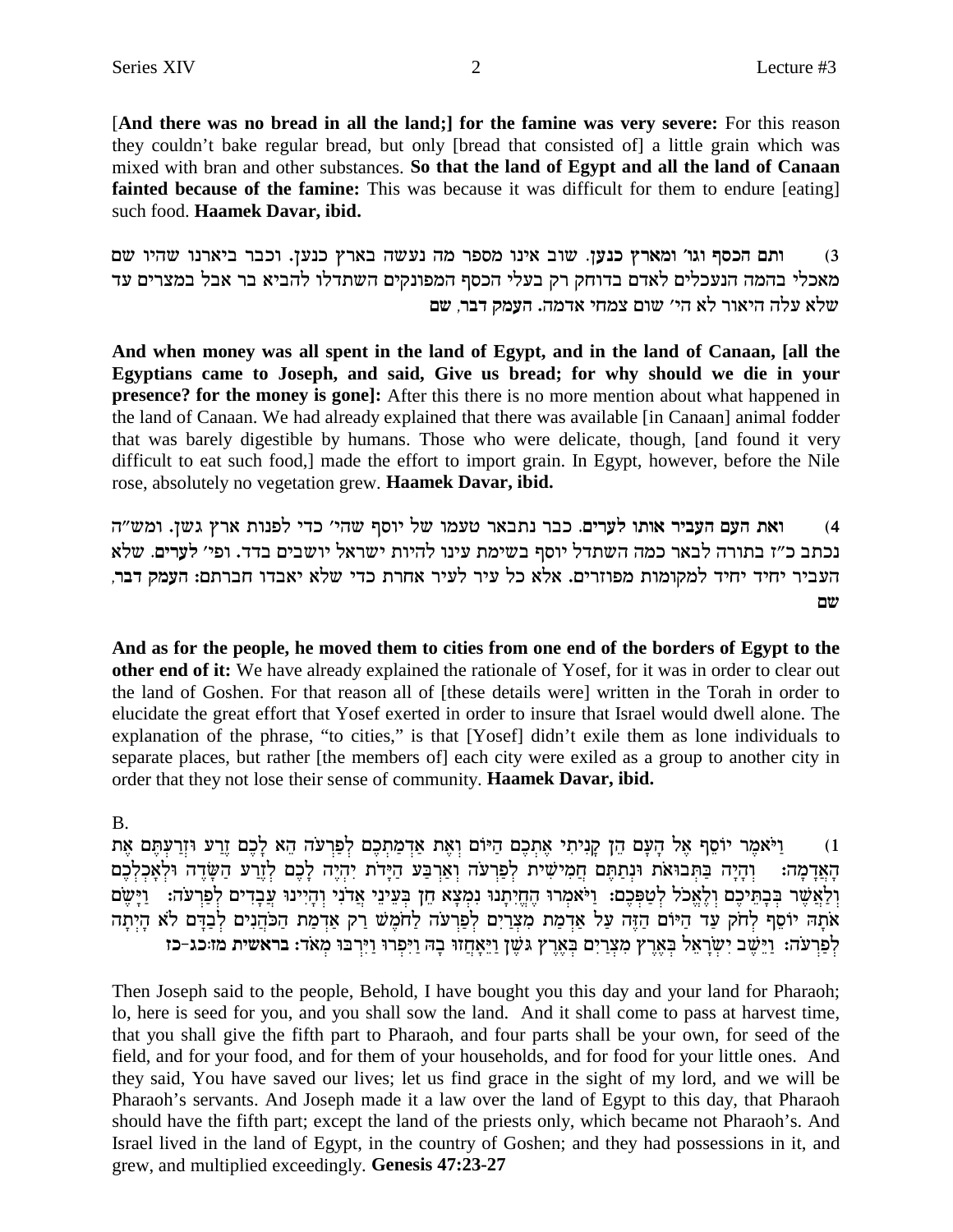אדמת הכהנים. לא ביארו המפרשים מה התועלת בהודעה זו, ולא עוד אלא שהחזירו הכתוב  $\,2\,$ עוד הפעם בסוף הענין, ונ"ל שהתכוין בזה תועלת גדולה לבית אביו, כי בהעברת העם לערים עד ,שלא נשאר אחד בחזקת ארצו, הוציא גם תושבי ארץ גשן לארץ אחרת והושיב שם כל בית אביו ועדיין היו בית אביו דומים לשאר תושבי המדינה לתת החמישית לפרעה, לכן המציא תחבולה זו שיאכלו הכהנים את חוקם הניתן להם ואדמתם לא תהיה מכורה לפרעה ואין עליהם עול נתינת החמישית, ובזה גם אחיו יהיו חפשים ממס החומש, כי להיותם רועי צאן החשוב מאד בעיני מצרים, להיותם מגדלים הבהמות שהם אלהות שלהם, כמבואר במה שקדם, הם דומים בזה לכהניהם משרתי אלהותם, וכמו שאלו פטורים מתשלומי החומש ככה אלה המקיימים אותם, לכן אמר (פכ"ז) ויאחזו בה, שהיתה ארץ גשן להם לאחוזה, שאין מוטל עליה שום מס, הפך שאר תושבי הארץ שלא היתה להם אחוזה, לכז התחייבו למס החומש. ספר כתב וקבלה, שם

**The land of the priests he did not buy; because the priests had a portion assigned to them from Pharaoh, and ate their portion which Pharaoh gave them; therefore they did not sell their lands:** The commentators have not elucidated the purpose of this information. Not only was this stated here but Scripture repeated this at the end of this narrative: It seems to me that [Yosef] had in mind [with this dispensation] to bring great benefit to the household of his father. For with displacing the people from their cities, so that no one remained holding his own land, he also removed the [original] inhabitants of the land of Goshen to another land and placed there his father's household. His father's household, however, would have remained like the other residents of the land and would be forced to give a fifth of their produce to Pharaoh. That is why he implemented his plan that the priests would eat of the portion assigned to them and therefore their land wouldn't be sold to Pharaoh, and, as a result, they would be free from giving a fifth [to Pharaoh]. Because of this, his brothers were also free from the 20% tax, as the shepherds played an important role in the eyes of the Egyptians, as they raised those animals that were considered to be Egyptian deities, as is evident from that which is stated above. They were similar to the priests, the ministers of their gods. Just as they were free from paying tax, so too those who sustained [their gods]. That is why it is written (Gen. 47:27), "and they had possessions in it." For the land of Goshen was their possession, for they didn't have to pay any taxes, in contradistinction to the other residents of Egypt who didn't have it as a "possession". That is why they had to pay a fifth. **Sefer Ksav V'Kabbalah, ibid.**

### II. The End of an Era

A.

:בְּיִחִי יַעֲקֹב בִּאֲרֶץ מִצְרַיִם שָׁבַע עֵשְׂרֶה שָׁנָה: יָמֵי יַעֲקֹב שָׁנֵי חַיַּיו שֵׁבַע שָׁנִים וָאַרִבַּעִים וּמִאַת שָׁנָה: נִיקרִבוּ יִמֵי יִשְׂרָאֵל לָמוּת וַיִּקְרָא | לְבְנוֹ לִיוֹסֵף וַיֹּאמֵר לוֹ אִם נָא מָצָאתִי חֵן בִּעֵינֵיךְ שִׂים נָא יָדְךְ תַּחַת יִרְכִי וְעַשְׂיתַ עִפְּדִי חֵסֶד וֵאֱמֶת אַל נָא תִקְבְּרִנִי בְּמִצְרַיִם: וְשָׁבַבְתִּי עִם אֲבֹתַי וּנְשֵׂאתֲנִי מִמְּצְרַיִם וּקִבְרִתַּנִי בִּקְבָרְתָם וַיֹּאמַר אָנֹכִי אֶעְשֶׂה כִדְבָרֶךְ: וֹיֹּאמֶר הִשָּׁבִעָה לִי וַיִּשְׁפַע לוֹ וַיִּשְׁתַּחוּ יִשְׂרָאֵל עַל רֹאשׁ הַמִּטָּה: **בראשית מז:כח-לא** 

And Jacob lived in the land of Egypt seventeen years; so the whole age of Jacob was a hundred and forty seven years. And the time drew nearer that Israel must die; and he called his son Joseph, and said to him, If now I have found grace in your sight, put, I beg you, your hand under my thigh, and deal kindly and truly with me; bury me not, I beg you, in Egypt; But I will lie with my fathers, and you shall carry me out of Egypt, and bury me in their burying place. And he said, I will do as you have said. And he said, Swear to me. And he swore to him. And Israel bowed himself upon the bed's head. **Genesis 47:28-31**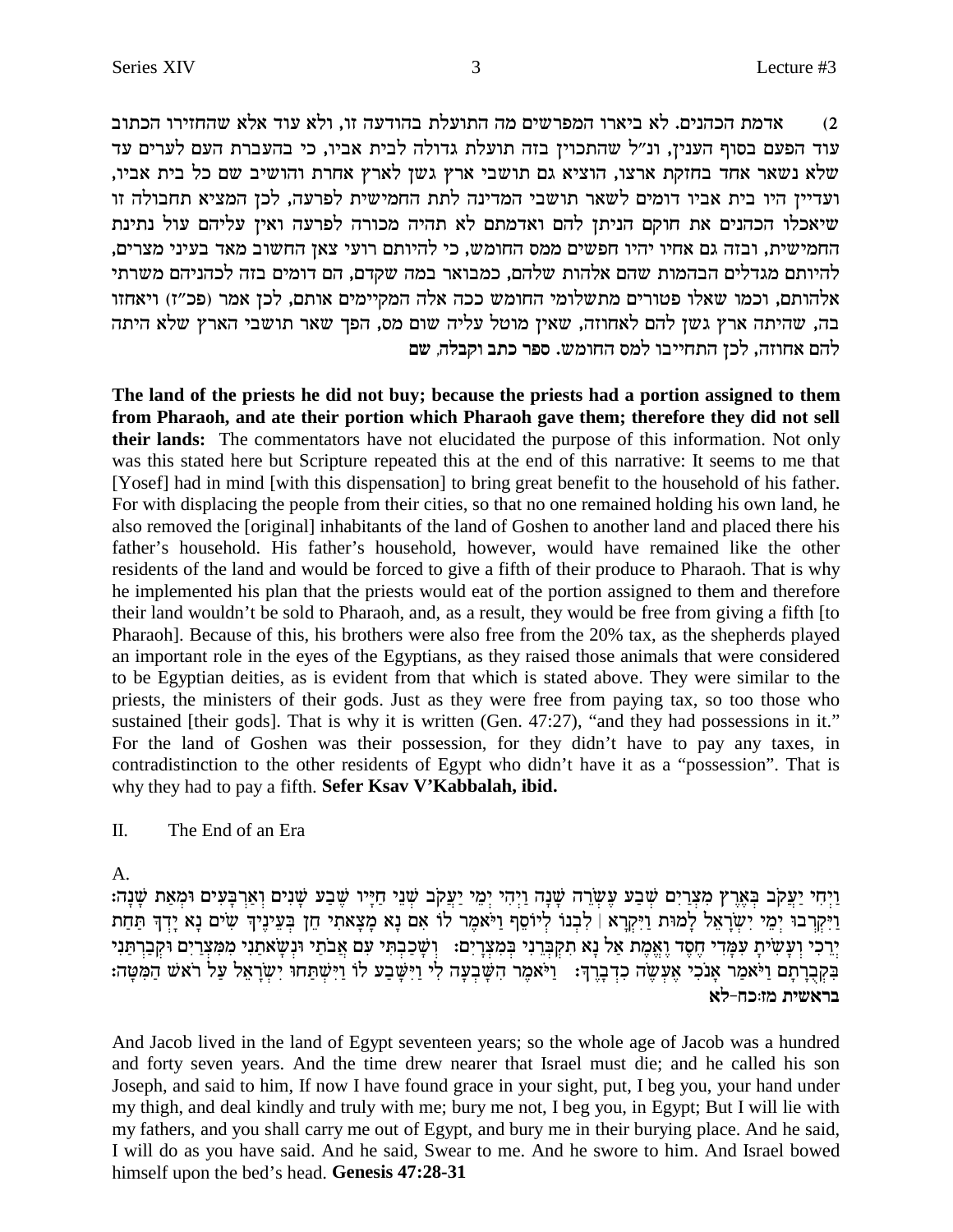$B<sub>1</sub>$ 

כַּל אֲלֶה שִׁבְטֵי יִשְׂרָאֵל שֶׁנֵים עַשַׂר וַזֹאת אֲשֶׁר דְּבֶּר לָהֶם אֲבִיהֶם וַיְבַרֶךְ אוֹתַם אִישׁ אֲשֶׁר כִּבְרְכָתוֹ בֵּרְךָ אתם: וַיִצַו אותם וַיֹּאמֶר אֲלֵהֶם אֲנִי נֵאֱסַף אֵל עַמִי קִבְרוּ אֹתִי אֵל אֲבֹתַי אֵל הַמִּעֲרָה אֲשֶׁר בִּשְׂדֵה עֵפְרוֹן הַחִתִּי: בַּמַּעֲרָה אֲשֶׁר בְּשֶׂדֶה הַמַּכְפֶּלֶה אֲשֶׁר עַל פִּנֵי מַמְרֵא בִּאֲרֶץ כִּנַעַן אֲשֶׁר קַנָה אַבְרַהָם אֶת הַשַּׂדֶה מֵאֶת עֶפִרן הַחְתִּי לַאֲחֻזַּת קָבֶר: שָׁמָּה קָבְרוּ אֶת אַבְרָהָם וְאֵת שָׂרָה אִשִּׁתּוֹ שָׁמָּה קָבְרוּ אֶת יִצְחָק וְאֵת רִבְקָה אִשְׁתּוֹ וְשָׁמָּה קַבְרִתִּי אֵת לֵאָה: מִקְנֵה הַשָּׂדֵה וְהַמִּעָרָה אֲשֵׁר בּוֹ מֵאֵת בְּנֵי חֵת: וַיִּכַל יַעֲקֹב לְצַוֹּת אֵת בַּנָיו וַיֵּאֵסֹף רַגְלָיו אֱל הַמִּטַּה וַיִּגְוַע וַיֵּאֲסֵף אֶל עַמַּיו: בראשית מט:כח-לג

All these are the twelve tribes of Israel; and this is what their father spoke to them, and blessed them; every one according to his blessing he blessed them. And he charged them, and said to them, I am to be gathered to my people; bury me with my fathers in the cave that is in the field of Ephron the Hittite, In the cave that is in the field of Machpelah, which is before Mamre, in the land of Canaan, which Abraham bought with the field of Ephron the Hittite for a possession of a burying place. There they buried Abraham and Sarah his wife; there they buried Isaac and Rebekah his wife; and there I buried Leah. The purchase of the field and of the cave that is in it was from the Hittites. And when Jacob finished commanding his sons, he gathered up his feet into the bed, and expired, and was gathered unto his people. Genesis 49:28-33

# $\overline{C}$ .

וַיִּפֹּל יוֹסֵף עַל פְּנֵי אָבְיו וַיֵּבְךָ עָלָיו וַיִּשָּׁק לוֹ: וַיִּצַו יוֹסֵף אֶת עֲבָדָיו אֶת הָרֹפְאִים לַחֲנֹט אֶת אָבְיו וַיַּחַנְטוּ הַרפְאִים אֶת–יִשְׂרָאֵל: וַיִּמְלְאוּ לוֹ אַרְבַּעִים יוֹם כִּי כֵּן יִמְלְאוּ יִמֵי הַחֲנְטִים וַיִּבְכּוּ אתו מִצְרַיִם שְׁבְעִים יוֹם: וַיַּעַבְרוּ יְמֵי בְכִיתוֹ וַיִּדַבֵּר יוֹסֵף אֵל בֵּית פַּרְעֹה לֵאמֹר אִם נָא מַצָאתִי חֵן בִּעֵינֵיכֵם דַּבְרוּ נָא בְּאָזְנֵי פַרְעֹה לָאמֹר: אֲבִי הִשְׁבִּיעֲנִי לָאמֹר הִנֵּה אֲנֹכִי מֶת בִּקְבְרִי אֲשֶׁר כַּרִיתִי לִי בְּאֶרֶץ כְּנַעַן שַׁמַּה תִּקְבְרִנִי וְעָתַּה אֶעֱלֶה נַּא וְאֶקְבְּרָה אֶת אָבִי וְאַשׁוּבָה: [יֹּאמֶר פַּרְעֹה עֲלֶה וּקְבֹר אֶת אַבְיךָ כַּאֲשֶׁר הָשְׁבִּיעֵךְ: וַיַּעֲל יוֹסֵף לְקִבֹּר אֶת אַבְיו וַיַּעֲלוּ אִתּוֹ כָּל עַבְדֵי פַרְעֹה זְקְנֵי בֵיתוֹ וְכֹל זְקְנֵי אֶרֶץ מְצְרַיִם: [כֹל בֵּית יוֹסֵף וְאֶחָיו וּבֵית אָרִיו רַק טַפַּם וְצֹאנָם וּבְקָרַם עַזְבוּ בְּאֶרֶץ גֹּשֶׁן: וַיַּעֲלֹ עִמּוֹ גַּם רֲכֶב גַּם פַּרָשִׁים וַיִּהִי הַמַּחֲנֵה כָּבֶד מְאֹד: וַיְבֹאוּ עַד גֹּרֶן הָאָטָד אֲשֶׁר בִּעֲבֶר הַיַּרְדֵן וַיִּסְפִּדוּ שָׁם מִסְפֵּד גָּדוֹל וִכָבֵד מִאֹד וַיַּעַשׁ לְאָבִיו אָבֵל שִׂבְעַת ימים: וַיַּרָא יוֹשֶׁב הַאֲרִץ הַכְּנַעֲנִי אֶת–הָאָבְל בְּגֹרֶן הָאֲטַד וַיֹּאמְרוּ אֲבָל–כַּבֶד זֶה לִמְצַרִים עַל כֵּן קַרָא שְׁמָה אָבֵל מִצְרַיִם אֲשֶׁר בְּעֵבֶר הַיַּרְדֵן: וַיַּעֲשׁוּ בָנָיו לוֹ כֵּן כַּאֲשֶׁר צִוָּם: וַיִּשֵׂאוּ אֹתוֹ בָנָיו אַרִצָה כִּנְעַן וַיִּקְבְּרוּ אֹתוֹ בִּמְעַרַת שְׂדֵה הַמַּכְפֵּלָה אֲשֶׁר קַנָּה אַבְרָהָם אֶת הַשָּׂדֵה לַאֲחָזַת קֵבֶר מֵאֶת עֵפְרֹן הַחִתִּי עַל פִּנֵי ממרא: בראשית נ:א-יג

And Joseph fell upon his father's face, and wept upon him, and kissed him. And Joseph commanded his servants, the physicians, to embalm his father; and the physicians embalmed Israel. And forty days were fulfilled for him; for so are fulfilled the days of those who are embalmed: and the Egyptians mourned for him seventy days. And when the days of his mourning were past, Joseph spoke to the house of Pharaoh, saying, If now I have found grace in your eyes, speak, I beg you, in the ears of Pharaoh, saying, My father made me swear, saying, Behold, I die; in my grave which I have dug for me in the land of Canaan, there shall you bury me. Now therefore let me go up, I beg you, and bury my father, and I will return. And Pharaoh said, Go up, and bury your father, according as he made you swear. And Joseph went up to bury his father; and with him went up all the servants of Pharaoh, the elders of his house, and all the elders of the land of Egypt, And all the house of Joseph, and his brothers, and his father's house; only their little ones, and their flocks, and their herds, they left in the land of Goshen. And there went up with him both chariots and horsemen; and it was a very great company. And they came to the threshing floor of Atad, which is beyond the Jordan, and there they mourned with a great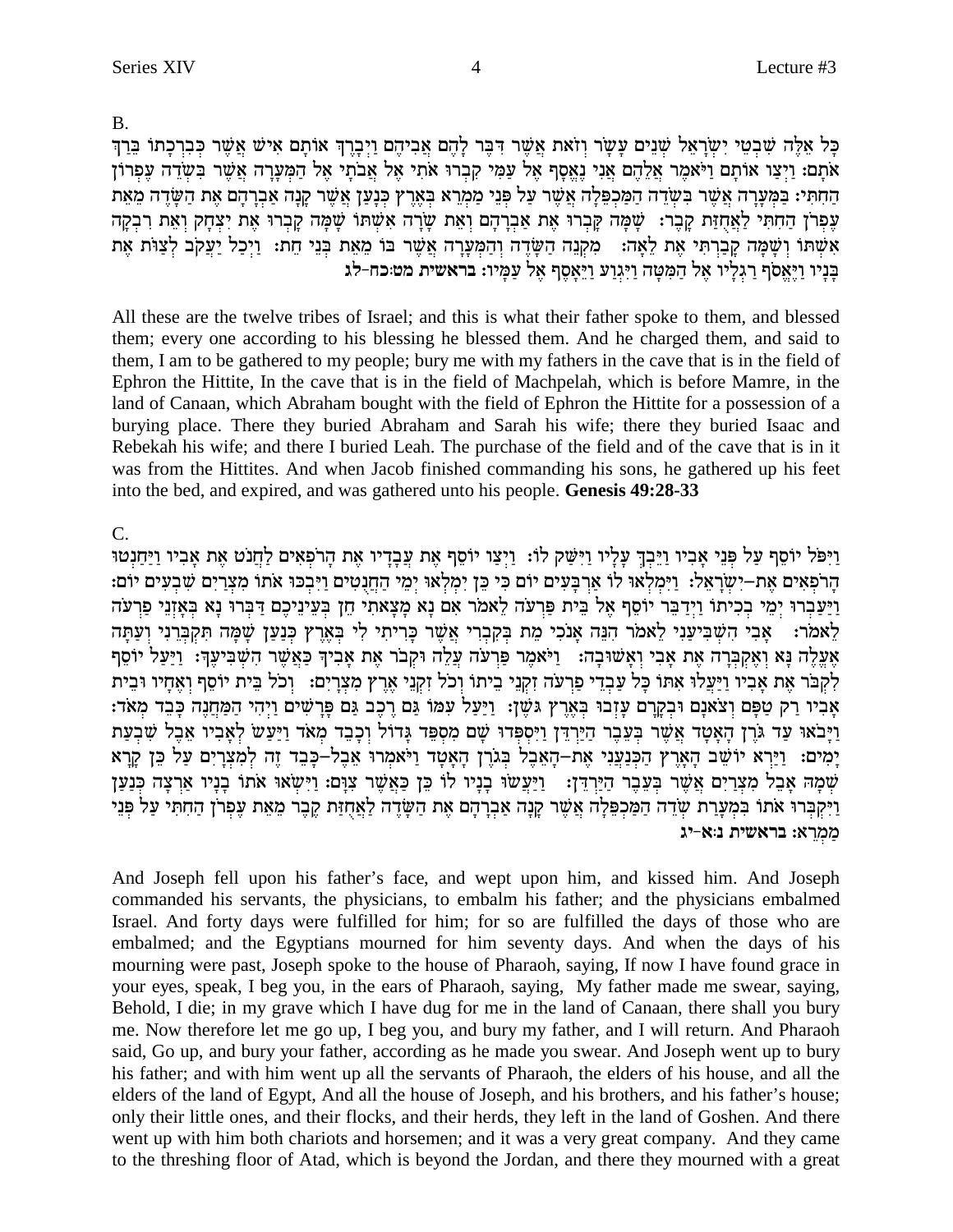and bitter lamentation; and he made a mourning for his father seven days. And when the inhabitants of the land, the Canaanites, saw the mourning in the floor of Atad, they said, This is a grievous mourning to the Egyptians; therefore the name of it was called Abel-Mizraim, which is beyond the Jordan. And his sons did to him according as he commanded them; For his sons carried him to the land of Canaan, and buried him in the cave of the field of Machpelah, which Abraham bought with the field for a possession of a burying place of Ephron the Hittite, before Mamre. Genesis 50:1-13

D.

וַיֵּשֵׁב יוֹסֵף בִּמְצְרַיִם הוּא וּבֵית אַבְיו וַיִּחִי יוֹסֵף מֵאָה וַעֲשֶׂר שַׁנִים: [יַרָא יוֹסֵף לְאֵפְרַיִם בְּנֵי שָׁלֵשִׁים גַּם בְּנֵי מַכִיר בֵּן מִנַשֵּׁה יִלְדוּ עַל בְּרְבֵּי יוֹסֵף: | וַיֹּאמֵר יוֹסֵף אֵל אֶחַיו אַנֹכִי מֵת וֵא–לֹהִים פַּקֹד יִפְקֹד אֶתְכֶם והעלה אתכם מן הארץ הזאת אל הארץ אַשֶׁר נְשִׁבַּע לאָבְרָהֶם לִיצַחַק וּלִיַעֲקֹב: - וַיַּשַּׁבַּע יוֹסֵף אֶת בְּנֵי יְשַׂרָאֵל לֵאמֹר פַּקֹד יִפְקֹד אֵ–לֹהִים אֶתְכֶם וְהַעֲלָתֶם אֶת עַצְמֹתֵי מְזֶה: וַיַּמַת יוֹסֵף בֵּן מֵאָה וַעֲשֶׂר שַׁנִים וַיַּחֲנְטוּ אֹתוֹ וַיִּיְשֶׂם בַּאֲרוֹן בִּמְצְרַיִם: בראשית נוכב-כו

And Joseph lived in Egypt, he, and his father's house; and Joseph lived a hundred and ten years. And Joseph saw Ephraim's children of the third generation; the children also of Machir the son of Manasseh were brought up upon Joseph's knees. And Joseph said to his brothers, I die; and G-d will surely visit you, and bring you out of this land to the land which he swore to Abraham, to Isaac, and to Jacob. And Joseph took an oath from the people of Israel, saying, G-d will surely visit you, and you shall carry up my bones from here. So Joseph died, being a hundred and ten years old; and they embalmed him, and he was put in a coffin in Egypt. Genesis 50:22-26

## Ε.

וְאֵלֶה שִׁמוֹת בְּנֵי יְשְׂרָאֵל הַבָּאִים מִצְרָיִמָה אֵת יַעֲקֹב אִישׁ וּבֵיתוֹ בָּאוּ: רְאוּבֵן שִׁמְעוֹן לֵוִי וִיהוּדָה:  $(1)$ יְשָׂשׂכָר זְבוּלֻן וּבִנְיָמְן: דֶּן וְנַפִּתֲלִי גָּד וְאָשֵׁר: וַיִּהִי כָּל נֶפֶּשׁ יֹצְאֵי יֶרֶךְ יַעֲקֹב שִׁבְעִים נָפֶּשׁ וְיוֹסֵף הָיָה במצרים: וימת יוסף וכל אחיו וכל הדור ההוא: שמות א:א-ו

And these are the names of the sons of Israel, who came to Egypt, with Jacob, every man with his household. Reuben, Simeon, Levi, and Judah, Issachar, Zebulun, and Benjamin, Dan, and Naphtali, Gad, and Asher. And all the souls who came from the loins of Jacob were seventy souls; for Joseph was in Egypt already. And Joseph died, and all his brothers, and all that generation. Exodus 1:1-6

וימת יוסף וכל אחיו וכל הדור ההוא ללמדך שכל זמן שהיה אחד מהם קיים מאותן שירדו  $(2)$ למצרים לא שעבדו המצרים בישראל. מדרש שמות רבה א<sub>י</sub>ח

And Joseph died, and all his brothers, and all that generation: This teaches us that as long as any of the original group that came down to Egypt was still alive, they did not enslave the Jews. **Midrash Shemos Rabbah 1:8** 

וימת יוסף וכל אחיו. (שמות א') יוסף מת בן ק"י שנה אין לך בכל השבטים שקצר ימים פחות  $(3)$ מיוסף ואין לך בכל השבטים שהאריך ימים יותר מלוי וכל זמן שהי׳ לוי קיים לא נשתעבדו ישראל למצרים שנאמר (שם) וימת יוסף וכל אחיו ויקם מלך חדש וגו'. ומשמת לוי התחילו המצרים לשעבדם. מכאן אמרו אחד מן האחים שמת ידאגו כל האחים אחד מן החבורה שמת תדאג כל החבורה. סדר עולם פרק ג'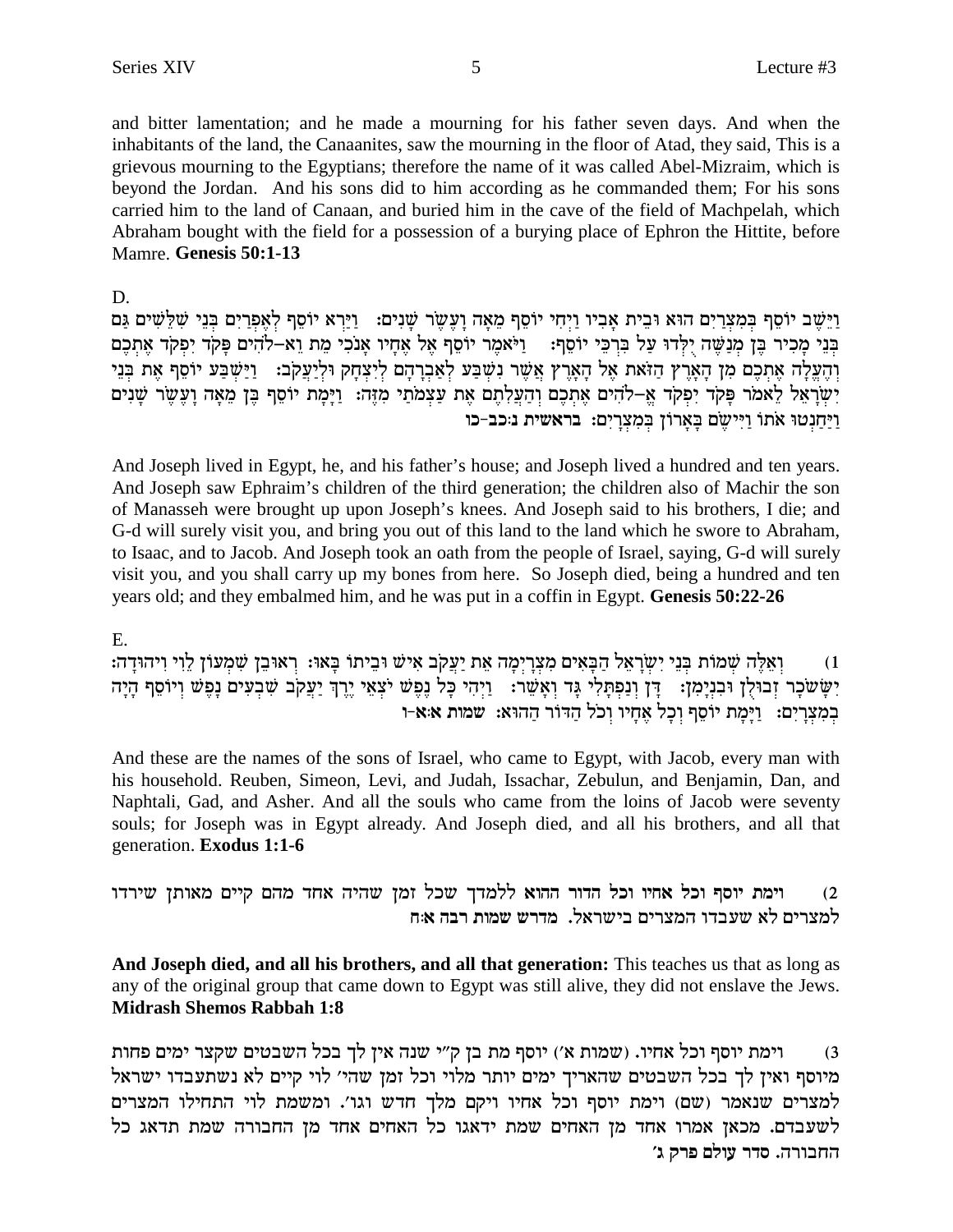And Joseph died, and all his brothers: Yosef was 110 when he died. None of the founders of the tribes lived as short a life as Yosef. And none of the tribes lived as long as Levi [who lived to be 137 years old). As long as Levi was alive, the Egyptians did not enslave Israel, as it says, "And Joseph died, and all his brothers, and all that generation... And there arose up a new king over Egypt, who knew not Joseph. . . ." (Exodus 1:6, 8) When Levi died, the Egyptians began to enslave the Jews. From here did our Sages deduce the saying: If one of the brothers dies, all of the brothers should worry. If one of the group dies, all of the group should worry." Seder Olam  $\mathbf{3}$ 

 $F_{\cdot}$ 

And the people of Israel were fruitful, and increased abundantly, and multiplied, and became exceedingly mighty; and the land was filled with them. Exodus 1:7

ותמלא הארץ אותם, א״ר יוחנן מלאו את מצרים, דבר אחר שנתמלאו בתי טרטיאות ובתי  $(2)$ קרקסיאות מהם. מיד גזרו עליהם שיפרשו מהן. ילקוט שמעוני תורה פרשת שמות רמז קסב

"And the land was filled with them." (Exodus 1:7) Rabbi Yochanon said: They filled [the land of] Egypt. Another explanation: The theaters and circuses became filled with them. Immediately, they decreed that they should separate themselves from them. Midrash Yalkut **Shimoni Parshas Shemos 162** 

רבנן פתחין פתחא להאי קרא (הושע ה) בד׳ בגדו כי בנים זרים ילדו עתה יאכלם חודש את  $(3)$ חלקיהם, ללמדך כשמת יוסף הפרו ברית מילה, אמרו נהיה כמצרים, מכאן אתה למד שמשה מלן ביציאתן ממצרים, וכיון שעשו כן הפך הקב"ה האהבה שהיו המצריים אוהבין אותן לשנאה, שנאמר (תהלים קה) הפך לבם לשנוא עמו להתנכל בעבדיו, לקיים מה שנאמר (הושע ה) עתה יאכלם חודש את חלקיהם. מדרש שמות רבה א:ח

The Rabbis commenced this subject by citing the following verse: (Hosheah 5:7) They have dealt treacherously against the L-rd; for they have fathered alien children; now a month  $w\tau$ shall devour them with their portions. This teaches you that when Yosef died, they annulled the covenant of circumcision. They said: Let us become like the Egyptians. This comes to teach you that Moshe circumcised them when they left Egypt. Since they did so, the Holy One, blessed be He, turned around the love that the Egyptians had for them into hatred, as it is stated in Scripture: (Psalms 105:25) He turned around their heart to hate His people, to entrap His servants. This is a fulfillment of the verse: (Hosheah 5:7) Now a חודש (literally a month but an allusion to the new king  $\pi$ רדש of Egypt) shall devour them with their portions. Midrash Shemos Rabbah 1:8

(תהלים סח) פזר עמים קרבות יחפצון, מי גרם להם לישראל שיתפזרו לבין אומות העולם  $(4)$ קריבות שהיו חפצין בהן. פסחים קיח:

"He hath scattered the people that delight in approaches" (Psalms 68:31): What caused Israel to be scattered among the nations? The approaches [to the nations] which they desired. Pesachim 118b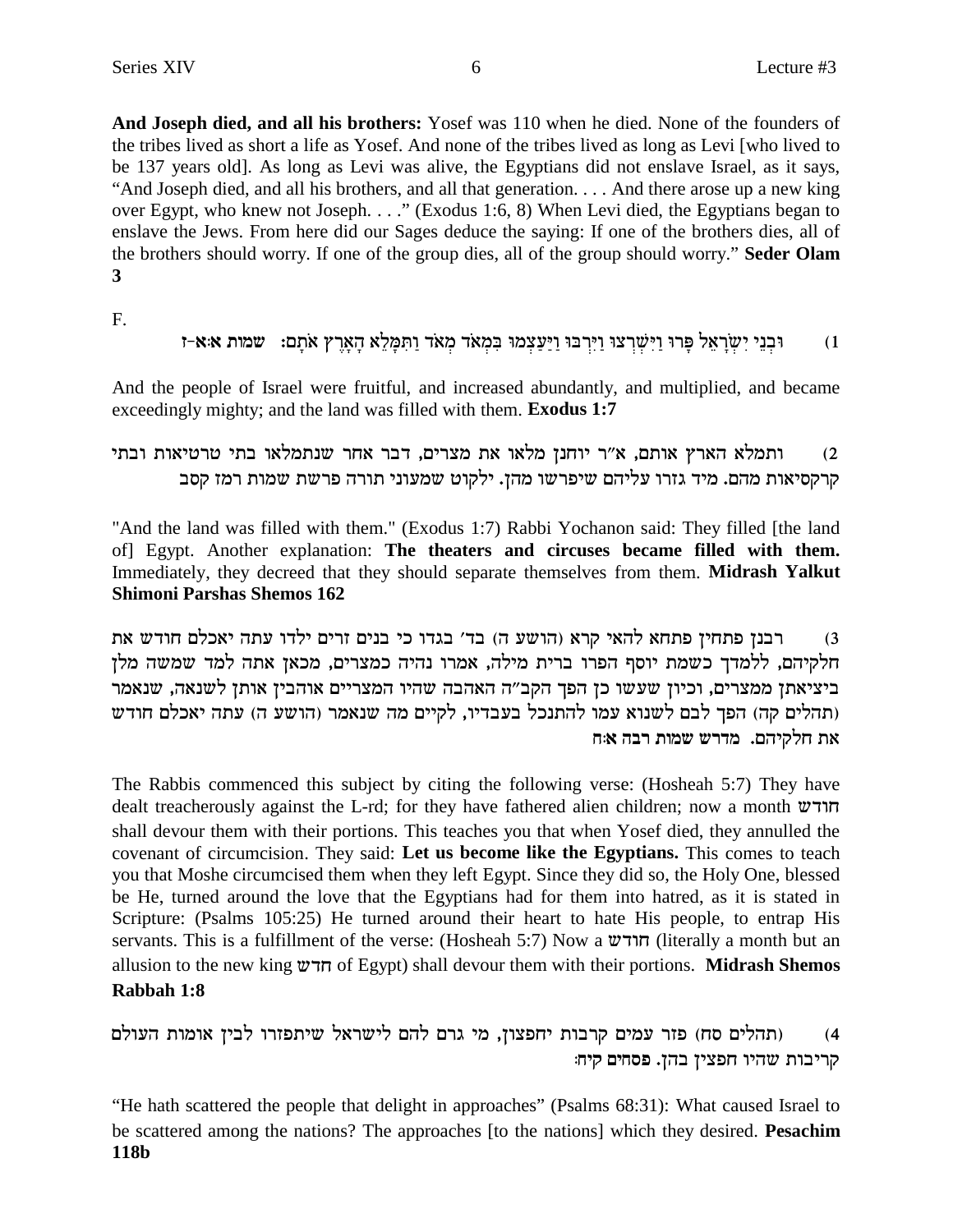#### $III.$ The Enslavement of the Children Israel

# $A_{\cdot}$

וַיָּקָם מֶלֶךְ חָדָשׁ עַל מִצְרָיִם אֲשֶׁר לֹא יָדַע אֵת יוֹסֵף: [יֹאמֵר אֵל עַמּוֹ הִגֵּה עַם בִּנֵי יִשְׂרַאֵל רַב וְעַצוּם מִמֵּנוּ: הַבָה נַתְחַכְּמָה לוֹ פֵּן יִרְבֵה וְהַיָּה כִּי תִקְרָאנָה מַלְחָמָה וְנוֹסֵף גֵּם הוּא עַל–שנָאֵינוּ וְנַלְחָם בַּנוּ וְעַלָה מן הארץ: וַיַּשִׂימוּ עַלֵיו שָׂרֵי מִסִּים לְמַעַן עַנֹּתוֹ בְסִבְלֹתַם וַיְּבֵן עָרֵי מִסְכְּנוֹת לְפָרִעֹה אֶת פִּתֹם וְאֶת רַעַמְסֵס: וְכַאֲשֶׁר יְעַנּוּ אֹתוֹ כֵּן יִרְבֶּה וְכֵן יִפְרֹץ וַיָּקְצוּ מִפְּנֵי בְּנֵי יִשְׂרָאֵל: וַיַּעֲבִדוּ מִצְיַיִם אַת בִּנֵי יִשְׂרָאֵל בִּפְרֵךְ: וַיִּמְרֵרוּ אֶת חַיֵּיהֵם בַּעֲבֹדָה קָשָׁה בִּחֹמֵר וּבְלְבֵנִים וּבְכָל עֲבֹדָה בַּשָּׂדֵה אֶת כָּל עֲבֹדָתָם אֲשֶׁר עָבִדוּ בְהֶם בִּפְרְךָ: שמות אוּח-יד

And there arose up a new king over Egypt, who knew not Joseph. And he said to his people, Behold, the people of the children of Israel are more and mightier than we; Come on, let us deal wisely with them; lest they multiply, and it may come to pass, that, when there would be any war, they should join our enemies, and fight against us; and so get them out of the land. Therefore they did set over them taskmasters to afflict them with their burdens. And they built for Pharaoh treasure cities, Pithom and Raamses. But the more they afflicted them, the more they multiplied and grew. And they were mortified because of the people of Israel. And the Egyptians made the people of Israel serve with rigor; And they made their lives bitter with hard slavery, in mortar, and in brick, and in all kinds of service in the field; all their service, which they made them serve, was with rigor. Exodus 1:8-14

# **B.**

ובני ישראל פרו וישרצו וגו׳ ויקם מלך חדש וגו׳ נמצא משמת לוי ועד שיצאו ישראל ממצרים קי״ו שנה ואין השעבוד יותר על כן ולא פחות מפ״ו שנים כשנותיה של מרים ולמה נקרא שמה מרים על שם מירור. סדר עולם פרק ג׳

And the people of Israel were fruitful, and increased abundantly, and multiplied, ... And there arose up a new king over Egypt, who knew not Joseph: We ascertain that from the time that Levi died until Israel left Egypt there was 116 years. The slavery did not commence before that time and it lasted for a least a minimum of 86 years which was from the time of the birth of Miriam. Why was she called Miriam? Because of the bitterness (maror) that existed at the time of her birth. Seder Olam Chapter 3

# $\mathcal{C}$

שמות א) ויעבידו מצרים את בני ישראל בפרך רבי אלעזר אמר: בפה רך, רבי שמואל בר נחמני ( אמר: בפריכה. (שמות א) וימררו את חייהם בעבודה קשה בחומר ובלבנים וגו' אמר רבא: בתחילה בחומר ובלבנים, ולבסוף ובכל עבודה בשדה. את כל עבודתם אשר עבדו בהם בפרך אמר רבי שמואל בר נחמני אמר רבי יונתן: שהיו מחליפין מלאכת אנשים לנשים ומלאכת נשים לאנשים. ולמ״ד נמי התם בפה רך, הכא ודאי בפריכה. סוטה יא:

And the Egyptians made the children of Israel to serve with [what is normally translated as] rigor [parech]. (Exodus 1:13) R. Elazar said: [It means] with a tender mouth [peh rach]; R. Shmuel b. Nahmani said: [It means] with rigorous work [*perichah*]. And they made their lives bitter with hard service, in mortar and in brick etc. Rava said: At first it was in mortar and in brick; but finally it was in all manner of service in the field. All their service wherein they made them serve with rigour [*parech*]. (ibid. 1:14) R. Shmuel b. Nahmani said in the name of R. Yonasan: They changed men's work for the women and the women's work for the men; and even he who explained [parech] above as meaning "with tender mouth" admits that here it means "with rigorous work". Sota 11b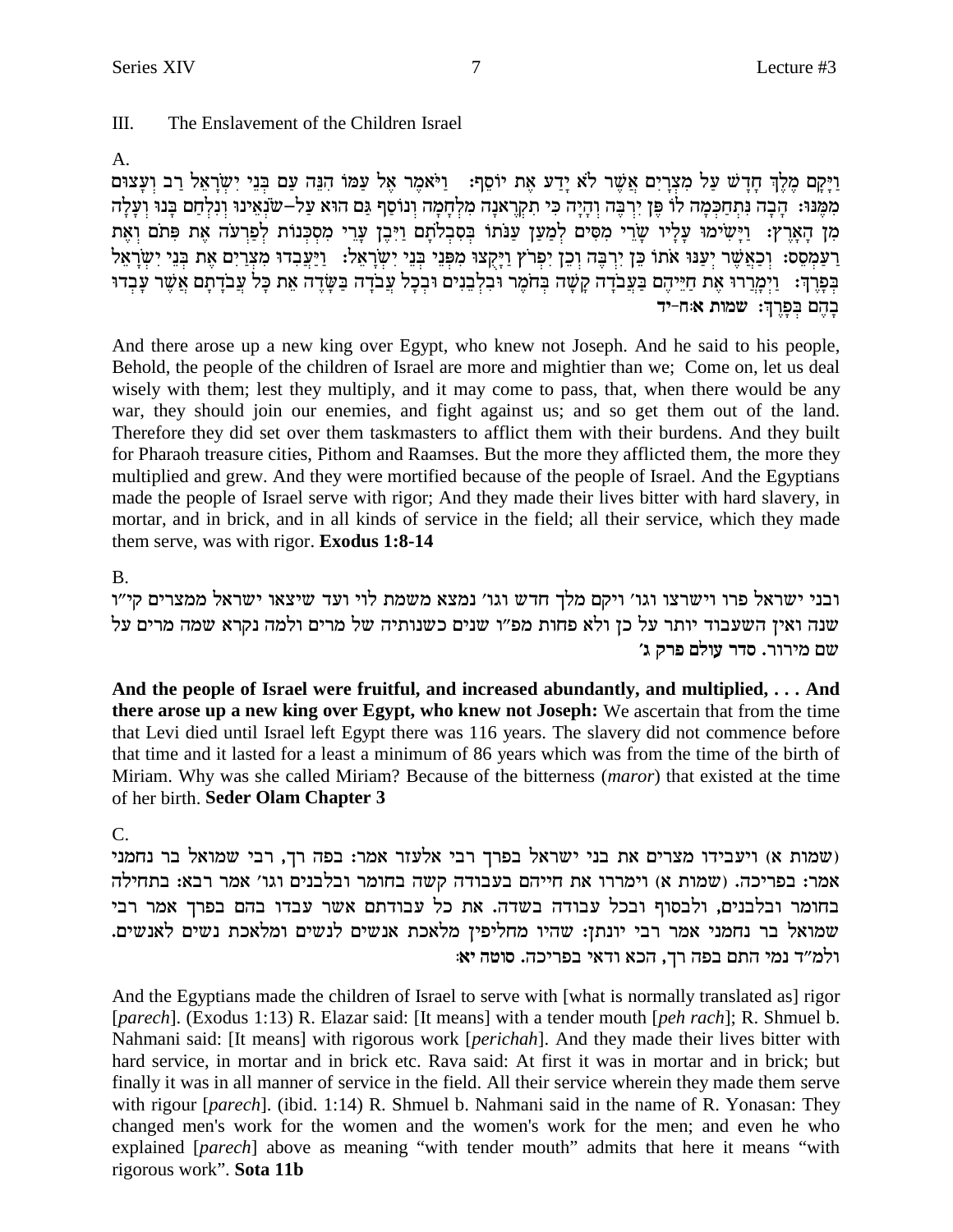D.

בשעה שאמר פרעה (שם א) הבה נתחכמה לו וישימו עליו שרי מסים קבץ את כל ישראל ואמר להם בבקשה מכם עשו עמי היום בטובה היינו דכתיב ויעבידו מצרים את בני ישראל בפרך בפה רך נטל סל ומגריפה מי היה רואה את פרעה נוטל סל ומגריפה ועושה בלבנים ולא היה עושה מיד הלכו כל ישראל בזריזות ועשו עמו בכל כחן לפי שהיו בעלי כח וגבורים כיון שחשכה העמיד עליהם נוגשים ואמר להם חשבו את הלבנים מיד עמדו ומנו אותם ואמר להם כזה אתם מעמידים בכל יום ויום מינה <mark>את הנוגשים של מצרים על השוטרים של ישראל והשוטרים התמנו על יתר העם. מדרש במדבר רבה</mark> **k:eh**

At the time that Pharaoh said, "Come on, let us deal wisely with them . . . Therefore they did set over them taskmasters," he gathered all of Israel and said to them, "Please work with me as a favor." This is the meaning of the verse, "And the Egyptians made the children of Israel to serve with *parech* [normally translated as 'rigor']." (Exodus 1:13) [It actually means] with a tender mouth [*peh rach*]. [Pharaoh] took a basket and shovel [and began to make bricks]. Anyone seeing Pharaoh taking a basket and shovel and making bricks automatically began working himself. Immediately all of Israel worked with enthusiasm and worked together with him with all their might, as they possessed strength and courage. As soon as it became dark, [Pharaoh] arranged taskmasters and said to them, "Count the number of bricks [that you made]." They immediately got up to count them. He said to them, "[From now on,] every single day you have to produce the same amount of bricks." He appointed the taskmasters over special appointed officials of the people of Israel and the officials were appointed over the rest of the people. **Midrash Bamidbar Rabbah 15:20**

E.

בפרך בפה רך בתחלה אמר להם פרעה לכל אחד מכם אני נותן מכל לבנה שיעשה ובאו כלן ודחקו עצמן מפני חמוד השכר ועשו יותר מדאי וכיון שראה פרעה כך אמר להם השלימו חקכם ללבון **`i:` zenyl zetqez ilran mipwf zrc** :mkl ozp xky zeida xy`k

*B'perach = b'peh rach*: Originally, Pharaoh told each one of them that I will give [you an award] for each brick that you make. They all came and strained themselves because of their desire for reward and made more than would normally be made. When Pharaoh saw how much they made, he told them to finish the quota of what they had made when payment was given them. **Daas Zekainim M'Baalei Tosfos, Exodus 1:11**

IV. The Tribe of Levi

A.

בכושרות (תהלים סח:ז) בזכות הכשרים שהיו בהם יצאו ומי היו הכשרים שהיו בהם אלא זה שבטו של לוי שאע"פ שהיו ישראל עובדי עבודת כוכבים במצרים שבטו של לוי היו עובדין להקב"ה ומלין עצמן לפיכך משה מקלסן בסוף מיתתו שנאמר (דברים לג) כי שמרו אמרתך ובריתך ינצורו הוי בזכות הכשרים שבהם יצאו ישראל ממצרים. מדרש במדבר רבה ג:ו

**G-d . . . leads out the prisoners to prosperity (through the righteous) -** *b'koshros***. (Psalms 68:7):** Through the merit of the righteous (*k'sheirim*) amongst them, did they leave [Egypt]. Who were the righteous amongst them? These were the [members of the] tribe of Levi. Even though Israel worshipped strange gods (idols) while they were in Egypt, the tribe of Levi [only] served the Holy One, blessed be He, and performed circumcision upon themselves. That is why Moshe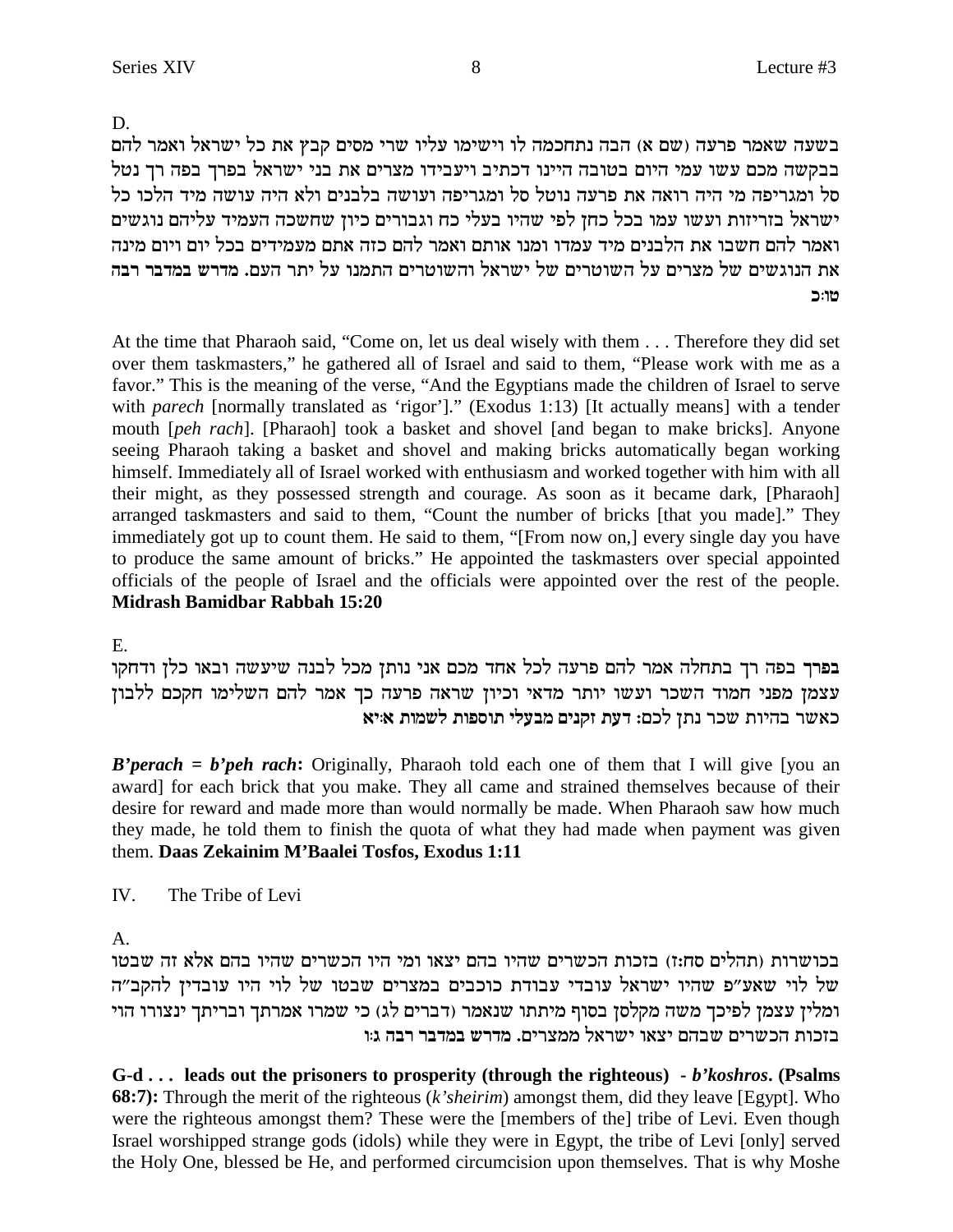praised them at the end of his life, as he was about to die, as it says (Deut. 33:9), "... for they have observed Your word, and kept Your covenant." Thus it was because of the merit of the righteous amongst them that Israel left Egypt. Midrash BaMidbar Rabbah 3:6

# **B.**

לכו לסבלותיכם א״ר יהושע בן לוי שבטו של לוי פנוי היה מעבודת פרך אמר להם פרעה  $(1)$ בשביל שאתם פנוים אתם אומרים נלכה ונזבחה לא–להינו לכו לסבלותיכם. מדרש שמות רבה ה:טז

[And the king of Egypt said to them, Why do you, Moses and Aaron, take the people from their works?] Go you to your burdens (Exodus 5:4): Rabbi Yehoshua ben Levi said: The tribe of Levi was free from the rigors of the enslavement. Pharaoh told them, "Because you are free, do you say, 'Let us go and offer sacrifices to our G-d.' Go you to your burdens." Midrash **Shemos Rabbah 5:16** 

אכן שבטו של לוי היו חכמים ולא רצו לעשות עבודה לפי שידעו שעתידין לשאת את הארון  $(2)$ ומתוך כך היו בני חורין. עוד י"מ לפי שראה פרעה את יעקב שהיה איש הא-להים ולא רצה להטריח לוי לשאת ארונו. אמר פרעה איך אטריחנו אני. ואי קשייא לך גם יוסף לא נשא ארונו. י"ל לפי שהיה מלך חלק לו כבוד אף כי היה בנו ועתה פסק מלכותו: פירוש בעלי תוספות לשמות איג

The tribe of Levi consisted of [Torah] scholars and they didn't want to engage in [mundane] work, for they knew that they were destined to carry the Ark. Because of that they remained free. There is another explanation: Because Pharaoh saw that Yaakov was a G-dly man and didn't want to trouble Levi to carry his coffin, Pharaoh said, "How can I bother [Levi with mundane work]!" If you ask the question, "Yosef also didn't carry the coffin?" The answer is that since [Yosef] was a king, [Yaakov] honored him, even though he was his son. Now, however, his kingship came to an end. Commentary of the Baalei Tosephos to Exodus 1:13

לכו לסבלתיכם הטעם מפני מה זכו שבטיו של לוי להיות חפשי משעבוד מצרים, כששעבדו  $(3)$ מצרים בישראל מתחלה היה פרעה משעבד עצמו עמהם כדי שיתאמצו במלאכה כדדרשינן בפרך בפה רך באותה שעה נזכר שבטו של לוי מה שצוה יעקב בשעת פטירתו שלא ישאהו לוי לפי שהיה עתיד לשאת את ארון קודש ולא רצה לשעבד את עצמו ולא הכריחם פרעה, מיום ההוא והלאה הוקבע להיות משועבד כל מי ששעבד עצמו. ועוד נמצא באגדה, אברהם מסר כל קבלת התורה ליצחק ויצחק ליעקב ויעקב ללוי ולוי וזרעו הושיבו ישיבות במצרים ולפי שלא היו יודעים שום מלאכה ולא נסו בה רק בתורה היה כל עסקיהם לא נשתעבדו במצרים. פירוש החזקוני לשמות הד

Go you to your burdens: The reason why the tribe of Levi merited to be free from the enslavement of Egypt was because of the following: When Pharaoh originally enslaved Israel Pharaoh also worked with them, in order that they strain themselves to work, as they expounded on the verse, "b'pherach" = b'phe-rach i.e. a soft mouth. At that time, the tribe of Levi remembered what Yaakov had commanded at the time of his death, that Levi not carry the coffin, as he was destined to carry the Holy Ark, and [since] they didn't voluntarily commit themselves to work, Pharaoh didn't force them to do so. From that time and on, it was established that all those who had volunteered would be forcibly conscripted. In addition, the Agaddah preserved the tradition that Avraham had transmitted all of the Torah that he had received to Yitzchak. Yitzchak in turn transmitted it to Yaakov who transmitted it to Levi. Levi and his descendants created Yeshivos in Egypt. Now since they didn't know any other profession and solely devoted themselves to Torah study, they weren't enslaved in Egypt. Commentary of **Chizkuni to Exodus 5:4**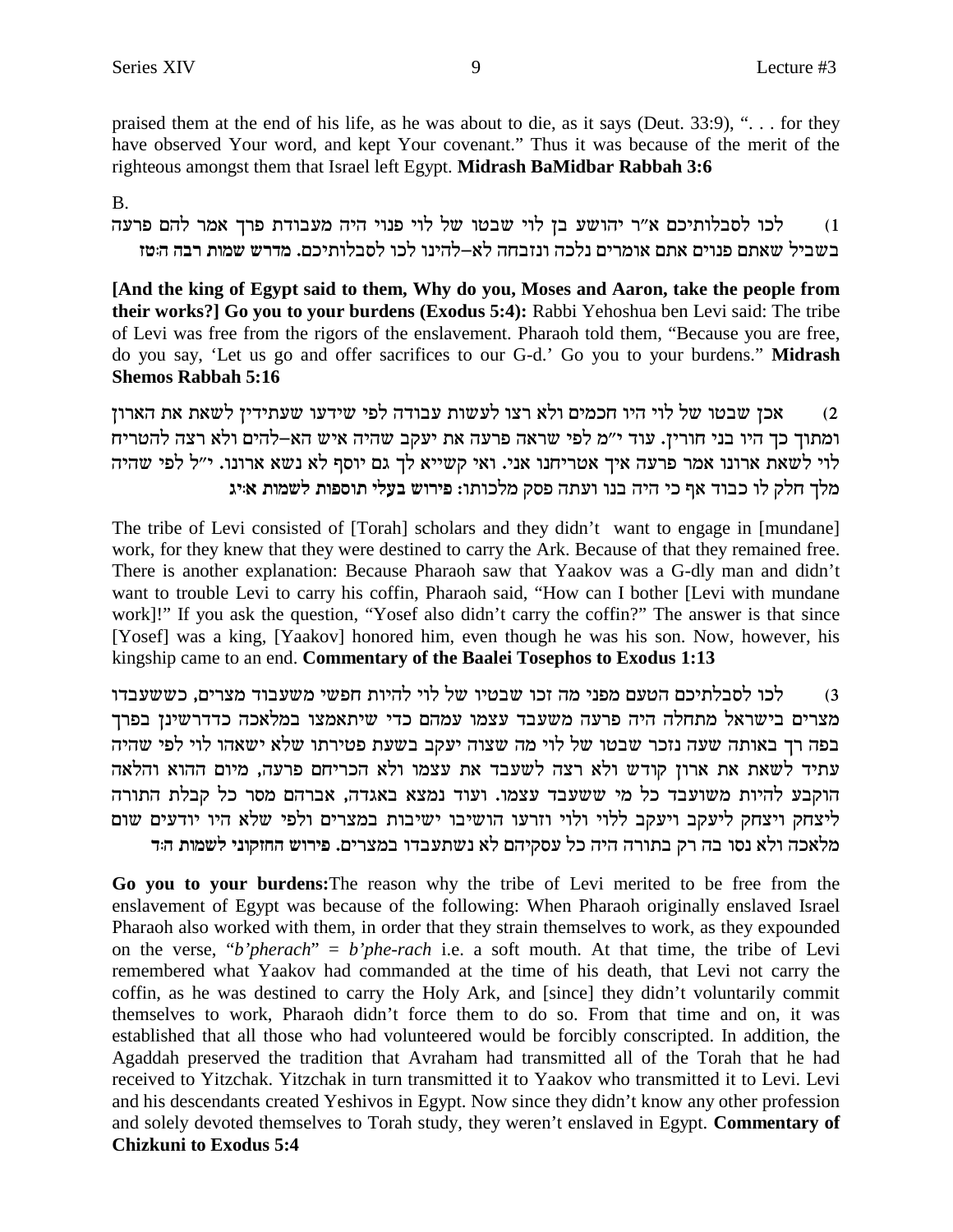#### $V_{.}$ A People Apart

 $\mathbf{A}$ .

וַיִּהִי שַׁם לְגוֹי, מִלַמֵּד שֵׁהָיוּ יִשְׂרָאֵל מִצְיַנִים שַׁם. הגדה של פּסח

"... and [Israel] became there [in Egypt] a nation ..." (Deuteronomy 26:5): This teaches us that Israel stood out [as a nation apart] while they were there. **Hagadah Shel Pesach** 

 $B<sub>1</sub>$ 

כשיצאו ישראל ממצרים לא שינו שמם ולשונם. תנא דבי אליהו פ׳ י״ז  $(1)$ 

When the Jews left Egypt, [despite the fact that they lived there for over two hundred years,] they had not changed their names or tongue [into that of the dominant culture]. Midrash Tana D'Vei Eliyohu Chapter 17

ג׳ מדות טובות שהיו בידן של ישראל במצרים ובזכותן נגאלו שלא שינו את שמם ולא שינו  $(2)$ את לשונם ושגדרו עצמם מן הערוה. מדרש במדבר רבה יגויט

The [Jews in Egypt] had three special qualities and through their merit they were redeeemed: They didn't change their names, nor their language, and they were very careful not to violate the code of morality. Midrash Bamidbar Rabbah 13:19

בזכות ארבעה דברים נגאלו ישראל ממצרים שלא שינו את שמם ולא שינו את לשונם ולא  $(3)$ אמרו לשון הרע ולא נמצא בהן אחד פרוץ בערוה לא שנו את שמם ראובן ושמעון נחתין ראובן ושמעון סלקין ולא היו קורין לראובן רופוס ולשמעון לא היו קורין לוליני וליוסף לסטים ולבנימן אלכסנדרא ולא שנו לשונם להלן כתיב (בראשית י"ד) ויבא הפליט ויגד לאברם העברי וכאן כתיב ולא (שמות ה') א-להי העברים נקרא עלינו וכתיב (בראשית מ"ה) כי פי המדבר אליכם בלשון הקדש ולא אמרו לשון הרע שנא' (שמות י"א) דבר נא באזני העם וישאלו איש מאת רעהו את מוצא זה הדבר היה מופקד אצלם שנים עשר חדש ולא נמצא בהן אחד שהלשין על חברו ולא נמצא אחד מהן פרוץ בערוה שנאמר (ויקרא כ"ד) ויצא בן אשה ישראלית ויקוב בן האשה הישראלית להודיע שבחן של ישראל שלא נמצא בהם אלא זו ופירסמה הכתוב אמר ר' אבא בר כהנא שרה ירדה למצרים וגדרה עצמה מן הערוה וכל הנשים נגדרו בזכותה יוסף ירד למצרים וגדר עצמו מן הערוה ונגדרו כל הזכרים בזכותו. מדרש שיר השירים רבה ד:כה

In the merit of four things was Israel redeemed from Egypt: They didn't change their names, nor their language, they didn't speak *loshon hara* (ill of others), and no one was found to be morally lax.... Rabbi Aba bar Kahana said: Sarah went down to Egypt and was careful not to violate the code of morality. In her merit, all of the women followed suit. Yosef went down to Egypt and was careful not to violate the code of morality. In his merit, all of the men followed suit. **Midrash Shir HaShirim Rabbah 4:25** 

 $C_{\cdot}$ 

והמים להם חומה שירד סמאל ואמר לפניו רבונו של עולם לא עבדו ישראל עבודה זרה  $(1)$ במצרים ואתה עושה להם נסים. והיה משמיע קולו לשר של ים ונתמלא עליהם חמה ובקש לטבען. מיד השיב לו הקב"ה שוטה שבעולם וכי לדעתם עבדוה והלא לא עבדוה אלא מתוך שעבוד ומתוך טרוף דעת ואתה דן שוגג כמזיד ואונס כרצון. כיון ששמע שר של ים אותה חמה שנתמלא על ישראל החזירה על מצרים שנאמר וישובו המים ששבו מישראל על מצרים ילקוט שמעוני פרק יד רמז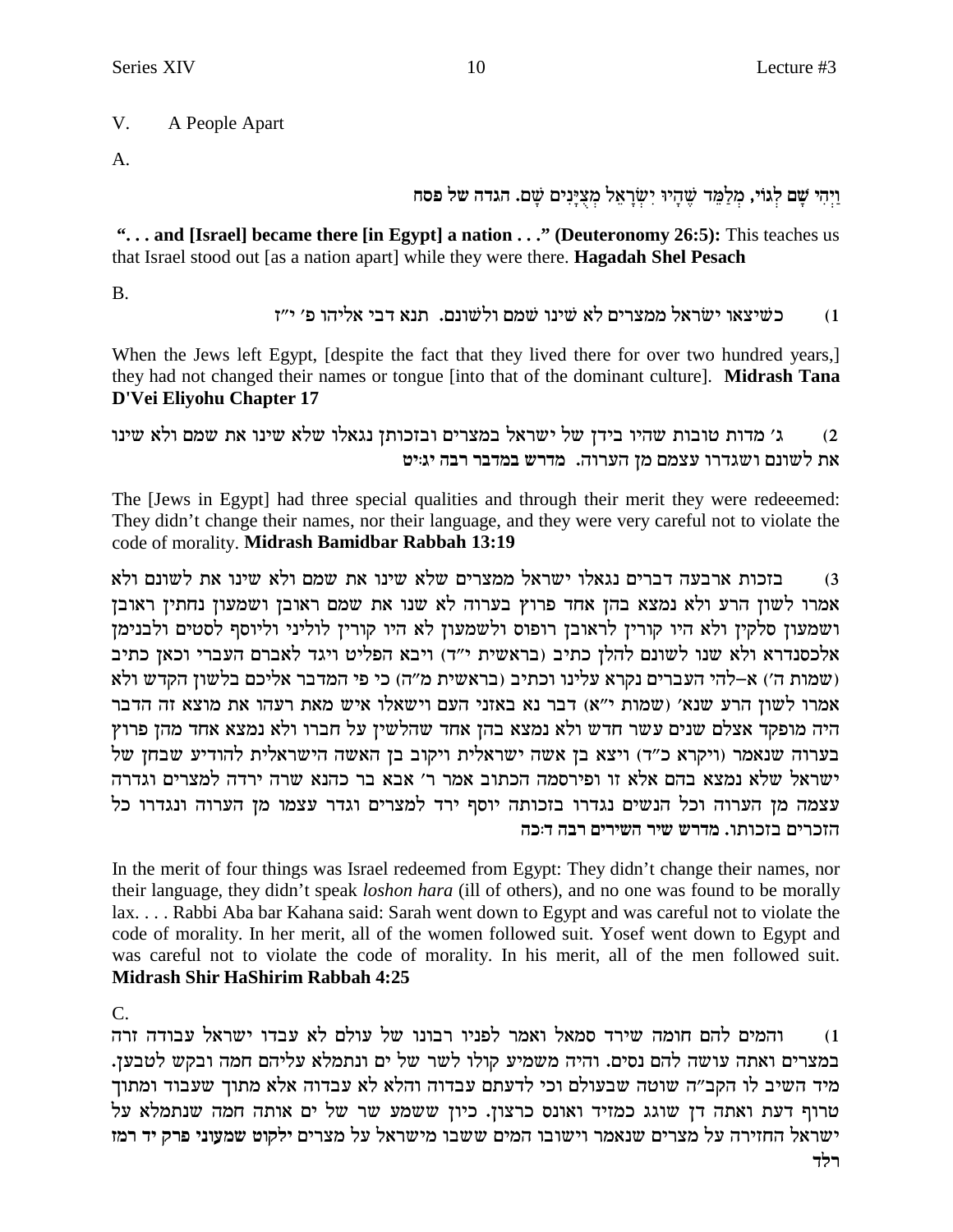**"But the people of Israel walked upon dry land in the midst of the sea; and the waters were a wall (***ch(o)ma***) to them on their right hand, and on their left." (Exodus 14:29):** [The reason that the word *choma* (wall) is spelled without a *vav*, in a manner that would normally be read, "*chaima*" - anger, is because the angel] Samael (the guardian angel of Esau) said before Him, "Master of the Universe, didn't Israel serve idols while they were in Egypt. So why are You performing miracles for them?" He raised his voice [to such a level that it was] heard by the ministering angel of the sea who was [then] filled with anger against [Israel] and wanted to drown them. The Holy One, blessed be He, immediately replied to him, "You are a world class imbecile! Do you think that they worshipped idols voluntarily? They only worshipped them as a result of their servitude and confusion. Do you judge an act done through error to be the equivalent of a premeditated act and an act done under coercion to be considered the same as an act done willfully?" When the ministering angel of the sea heard about the anger that [Samael] had for Israel, he reflected it back onto the Egyptians, as it says (Exodus 14:28), "And the waters returned," [which means that it] turned away from Israel and went onto Egypt. **Midrash Yalkut Shimoni Perek 14 Remez 234**

rc©E®`¶ e® aowr£ i© ziA• rx©f§lß ic¶i® `V® `§ e® l`• x®oyß i¶aß ix¶g¢A® mFiAß de¶od§ -iß ip®oc-`£ xn© `® -doM md§ il• `£ Y® xßn© `® eß (2 להם בארץ מצרים ואשא ידי להם לאמר אני י−הוה א−להיכם: `ביום ההוא נשאתי ידי להם להוציאם מארץ מצרים אל ארץ אשר תרתי להם זבת חלב ודבש צבי היא לכל הארצות: ואמר אלהם איש שִׁקוּצֵי עֵינַיו הַשִׁלִיכוּ וּבְגִלּוּלֵי מִצְרַיִם אֲל תִּטַמַּאוּ אֲנִי יִ−הוַה אֵ−לֹהֵיכֵם: [יַמְרוּ בִי וְלֹא אָבוּ לְשָׁמֹעַ אֶלַי איש את שקוצי עיניהם לא השליכו ואת גלולי מצרים לא עזבו ואמר לשפך חמתי עליהם לכלות אפי בַּהֵם בְּתוֹךְ אֲרֵץ מִצְרַיִם:  $\,$ וַאֲעֲשׁ לְמַעֲן שִׁמִי לְבְלְתִי הֲהֵל לְעֵינֵי הַגּוֹיָם אֲשֵׁר הֲמֵה בְתוֹכָם אֲשֵׁר נוֹדַעִתִּי **אליהם לעיניהם להוציאם מארץ מצרים: יחזקאל כ:ה−ט** 

And say to them, Thus says the L-rd G-d; In the day when I chose Israel, and raised My hand to the seed of the house of Jacob, and made Myself known to them in the land of Egypt, when I raised My hand to them, saying, I am the L-rd your G-d; In the day that I raised My hand to them, to bring them out from the land of Egypt to a land that I had spied out for them, flowing with milk and honey, which is the most glorious of all lands; Then I said to them, Cast away every man the abominations of his eyes, and do not defile yourselves with the idols of Egypt; I am the L-rd your G-d. But they rebelled against Me, and would not listen to Me; they did not every man cast away the abominations of their eyes, neither did they forsake the idols of Egypt; then I said, I will pour out My fury upon them, to spend My anger against them in the midst of the land of Egypt. But I acted for My name's sake, that it should not be profaned before the nations, among whom they were, in whose sight I had made Myself known to them, by bringing them out of the land of Egypt. **Ezekiel 20:5-9**

אמר משה עד שלא עמדתי היה אהרן אחי מתנבא להם שמונים שנה הוא שכתוב ואודע להם  $\,$ בארץ מצרים. ומנין שהיה אהרן מתנבא להם שנאמר ויבוא איש א–להים אל עלי ויאמר אליו כה אמר ד' הנגלה נגליתי אל בית אביך בהיותם במצרים לבית פרעה ובחור אותו מכל שבטי ישראל לי לכהן. .<br>אמר כל השנים הללו היה אהרן מתנבא להם עכשיו אני בא לתחומו של אחי שיהיה מצר לכך לא **arw fnx 'c wxt zeny iperny hewli** .jlil dyn ywia

Moses said [unto G-d], "Before I arose, Aaron, my brother, prophesied to them for eighty (thirty) years." This is the meaning of the verse (Ezekiel 20:5), ". . . and made myself known to them in the land of Egypt." What is the source that it was Aaron who prophesied to them? For it says (Samuel I 2:27, 28), "And there came a man of G-d to Eli, and said to him, 'Thus said the L-rd,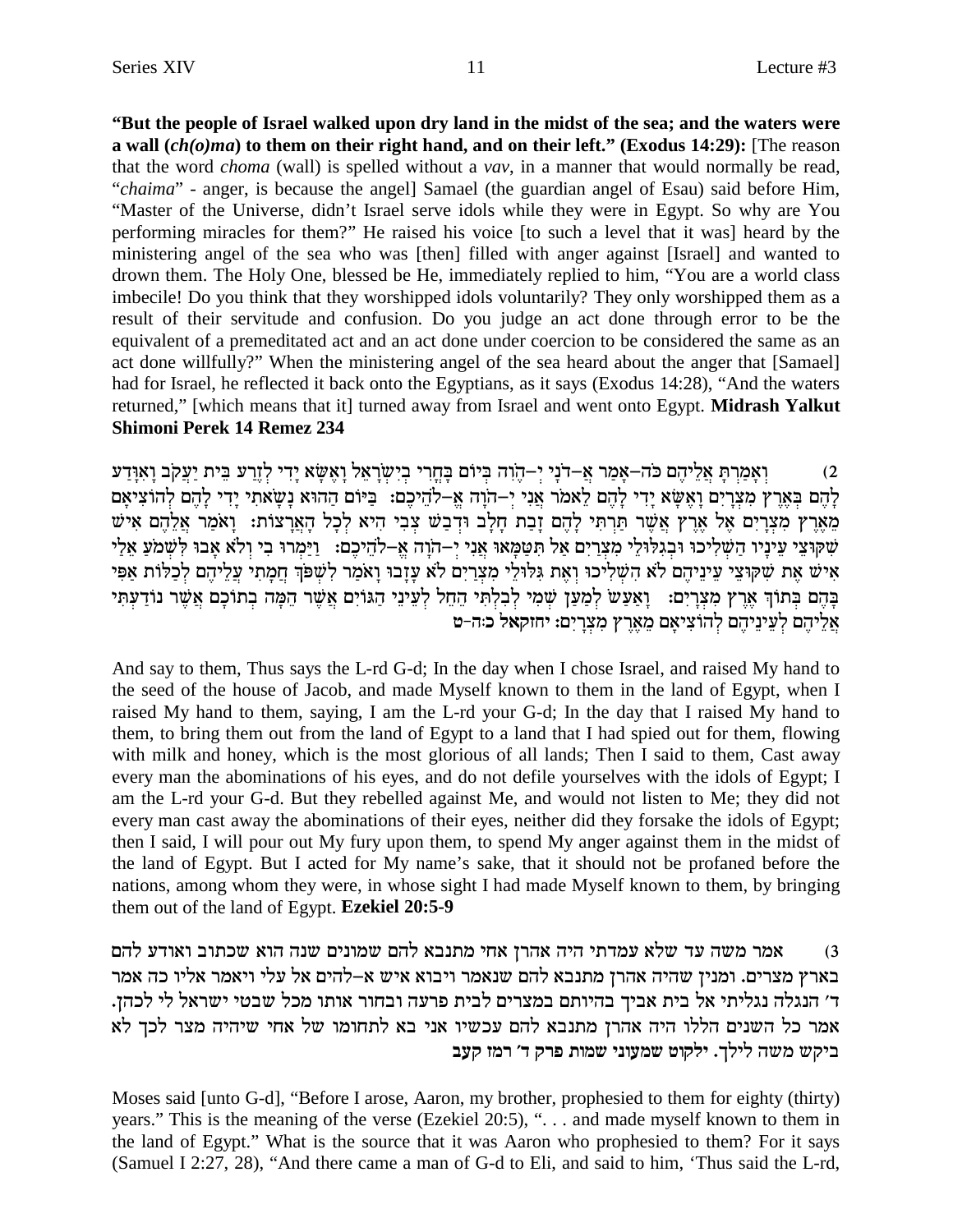Did I not appear to the house of your father, when they were in Egypt in Pharaoh's house? And did I choose him out of all the tribes of Israel to be my priest,'..." [Moses] said [to himself], "All these years Aaron was prophesying to them and now I should infringe upon my brother's special province and cause him pain." That was the reason that Moshe didn't want to go. Midrash Yalkut Shimoni Shemos Chapter 4 Remez 172

### D.

תכבד העבודה על האנשים מלמד שהיו בידם מגילות שהיו משתעשעין בהם משבת לשבת לומר שהקדוש ב״ה גואלן לפי שהיו נוחיז בשבת אמר להז פרעה תכבד העבודה על האנשים ויעשו בה ואל ישעו וגו׳ אל יהו משתעשעין ואל יהו נפישין ביום השבת: מדרש שמות רבה היח

Let more work be laid upon the men (Exodus 5:9): This teaches us that they possessed scrolls with which they pleasurably occupied themselves each and every Shabbos. [The message contained in these scrolls was that] the Holy One, blessed be He, would redeem them [from slavery]. Because they were resting on Shabbos, Pharaoh told them, "Let more work be laid upon the men that they may labor in it; and let them not regard vain words." [In other words,] they shouldn't pleasurably occupy themselves [with those scrolls] and they shouldn't rest on the day of Shabbos. Midrash Shemos Rabbah 5:18

VI. **Extermination and Birth Control** 

# A.

ויֹאמר מלך מצרים למילדת העברית אשר שם האחת שפרה ושם השנית פועה: ויֹאמר בילדכן  $(1)$ אֶת הַעִּבְרִיּוֹת וּרְאִיתֵן עַל הַאֲבְנֵיִם אִם בֵּן הוּא וַהֲמְתֵּן אֹתוֹ וְאִם בַּת הוא וַחֲיַה: וַתְּיִרְאֹן הַמִיַלְדֹת אֶת הא-להים ולא עשו כאשר דבר אליהן מלך מצרים ותחיין, את הילדים: ויקרא מלך מצרים למילדת וַיֹּאמֶר לְהֶן מַדּוּעַ עֲשִׂיתֶן הַדְּבָר הַזֶּה וַתְּחַיֶּיךָ אֶת הַיְלָדִים: וַתּאמַרְךָ הַמְיַלְדֹת אֵל פַּרְעֹה כִּי לֹא כַּנַּשִּׁים הַמְצְרִיּת הַעִּבְרִיּת כִּי חַיוֹת הֵנָּה בְּטֶרֶם תַּבוֹא אֲלֶהֶן הַמְיַלֵּדֶת וְיַלְדוּ: וַיֵּיְטֶב אֱ–לֹהִים לַמְיַלְדֹת וַיִּיֶב הָעָם וַיַּעַצְמוּ מְאֹד: וַיְהִי כִּי יָרְאוּ הַמְיַלְדֹת אֶת הָאֶ–לֹהִים וַיַּעַשׁ לְהֶם בָּתִּים: וַיְצַו פַּרְעֹה לְכָל עַמּוֹ לֵאמֹר כָּל הַבֵּן הַיִּלוֹד הַיִאֹרָה תַּשְׁלִיכְהוּ וִכְל הַבַּת תִּחַיּוֹן: בראשית אוטו-כב

And the king of Egypt spoke to the Hebrew midwives, and the name of one was Shiphrah, and the name of the other Puah; And he said, When you do the office of a midwife to the Hebrew women, and see them upon the stools; if it is a son, then you shall kill him; but if it is a daughter, then she shall live. But the midwives feared G-d, and did not as the king of Egypt commanded them, but kept the children alive. And the king of Egypt called for the midwives, and said to them, Why have you done this thing, and have kept the children alive? And the midwives said to Pharaoh, Because the Hebrew women are not as the Egyptian women; for they are lively, and deliver before the midwives come to them. Therefore G-d dealt well with the midwives; and the people multiplied, and became very mighty. And it came to pass, because the midwives feared G-d, that he made for them houses. And Pharaoh charged all his people, saying, Every son who is born you shall throw into the river, and every daughter you shall keep alive. Genesis 15-22

ואשר שם האחת שפרה. לפי הפשט שהן שמותיהן. ע״כ לא הנה בלבד היו מילדות בכל ישראל  $(2)$ אשר גרו בכמה ערים. אלא הן היו המילדות הראשיות. ועפ"י פקודת פרעה עליהן יצוו לכל המילדות אשר תחתיהן. והדרש ידוע ומבואר בפרש"י. ויצא הדרש מדכתיב שתי פעמים ויאמר. אלא אמירה הראשונה הי' אשר יודע מעשה המילדת. שאחת משפרת את הולד והשנית פועה עליו. ועתה ויאמר עוד בילדכן וגו' וגם לזה הדרש הוא הזהיר את המילדות הראשיות. והנה יזהירו את המילדו' אשר תחתיהן. העמק דבר, שם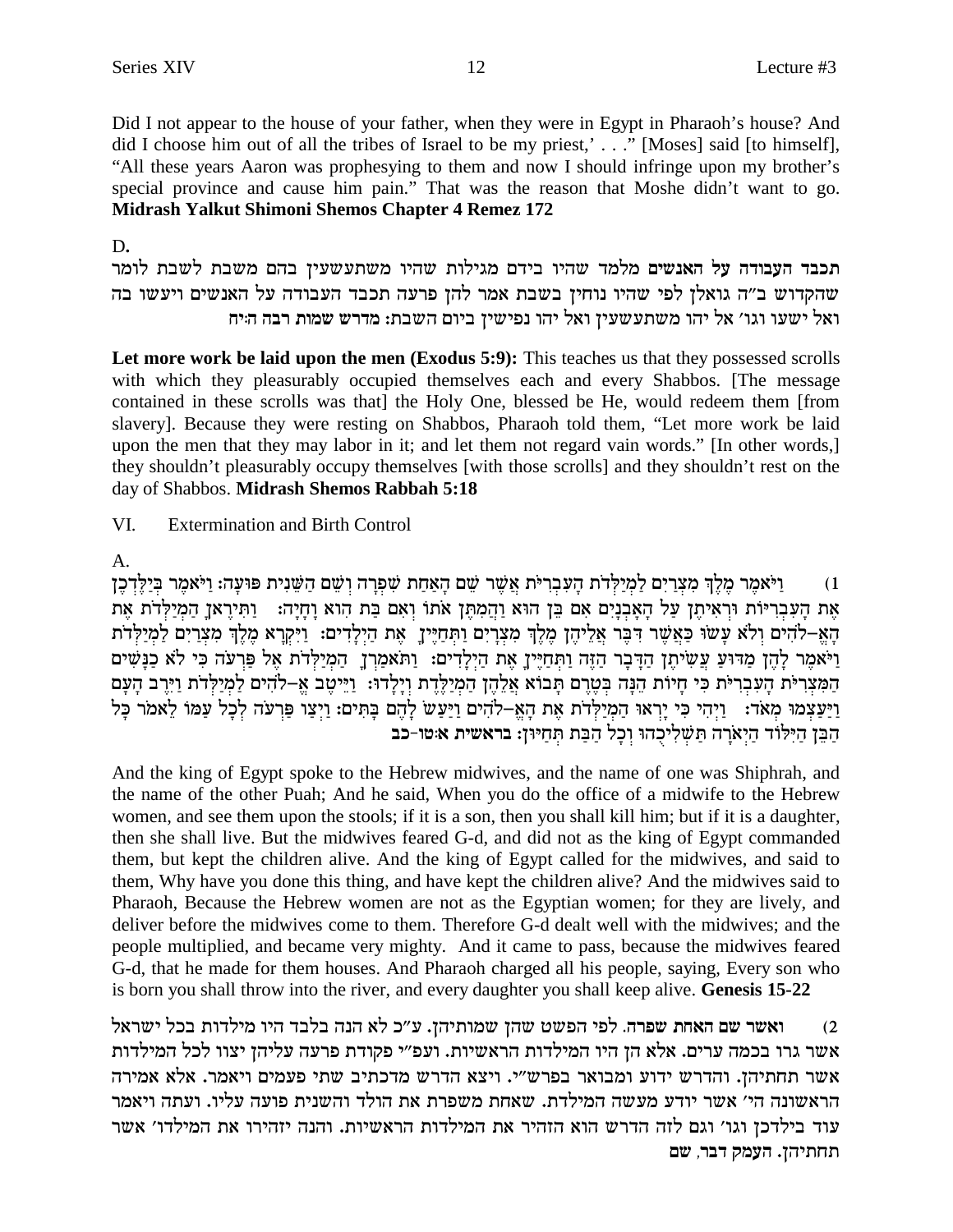the name of one was Shiphrah: According to the simple meaning of the text, these were their names. Perforce these [two women] were not the only midwives amongst all of [the people of] Israel who dwelled in many cities. Rather, these were the head midwives who would issue instruction to all of the midwives that were under them, according to Pharaoh's directives. The drash (Rabbinic discourse) is well know, as is explained in Rashi's commentary. The drash is derived from the dual usage of the phrase, "and he said". The first time it is used it is to be understood that they inform [their underlings] the proper techniques of midwivery. One would beautify the child (i.e. wrap up the child in a manner that would straighten the limbs) and the other would murmer softly [and calm the child]. And now even according to that *drash*, the phrase, "When you do the office of a midwife to the Hebrew women," is to be understood that they issue directives to the midwives that are under them. Haamek Davar, ibid.

ותיראז המילדות וגו׳. לא ב׳ המילדות הראשיות לבד אלא כל המילדות יראו מפני העונש בידי  $(3)$ שמים של ש״ד. ומש״ה כתיב את הא–להים. ואל כתיב את ד׳ שלא כולן הגיעו לידי מדרגה זו. וע׳ מש״כ להלן ט׳ ל׳: ולא עשו. בפועל כדבר פרעה על הזכרים. ועוד הוסיפו: ותחיין את הילדים. בין זכרים בין נקבות וכן פירשו כל המפרשים: העמק דבר, שם

But the midwives feared G-d . . . : Not just the two head midwives but also all of the midwives feared Divine punishment for committing murder. For that reason it is written the "haelo-him" form for G-d [which refers to judgement] rather than A--donai form [which refers to compassion and love], as not all of them had reached such a [lofty] level... And did not [as the king of **Egypt commanded them**: to take direct action against the males, as Pharaoh had ordered. And in addition they also **kept the children alive**. This refers to both male and female children. All of the commentators interpret it likewise. Haamek Davar, ibid.

ויקרא מלך וגו׳. כאן כתיב ויקרא. דמשמעו ששלח לקרוא מרחוק כל המילדו׳ שבישראל אם  $(4)$ להענישן אם לעשות להם בתים להכנת הגזירה הבאה אחריה כמו שיבואר: מדוע עשיתן וגו׳. לא שאל מדוע לא עשו כדבריו להמית בידים. שעל זה היה התשובה פשוטה בדין ישראל דעל ש״ד יהרג ולא יעבור ואין להם רשות בשום אופן לעשות כן. אבל מדוע הם מסכנות א״ע להחיות את הילדים. והרי אין החיוב להסתכן בעצמו כדי להחיות את אחרים. דמאי חזית דדמא דחברי׳ סומק מדידי׳: העמק, שם

And the king of Egypt called for the midwives: Here the phrase, "vayikra" is used which implies that he sent for and called all of the midwives [that they come to him] from far and wide, in order to determine whether he should punish them or to make special houses in preparation of the next decree, as will be soon explained. Why have you done this thing, and have kept the **children alive?** He didn't ask them why they hadn't fulfilled his command to actually kill them. For their answer would have been that according to Jewish law they were required to give up their lives rather than to murder and that there was absolutely no way for them [to fulfill his command]. [What he did ask them, though was,] "Why did you endanger yourselves to keep the children alive? Behold there is no requirement to endanger oneself in order to keep others alive. Why did you consider the other person's blood more dear (lit. red) than your own?" Haamek Davar, ibid.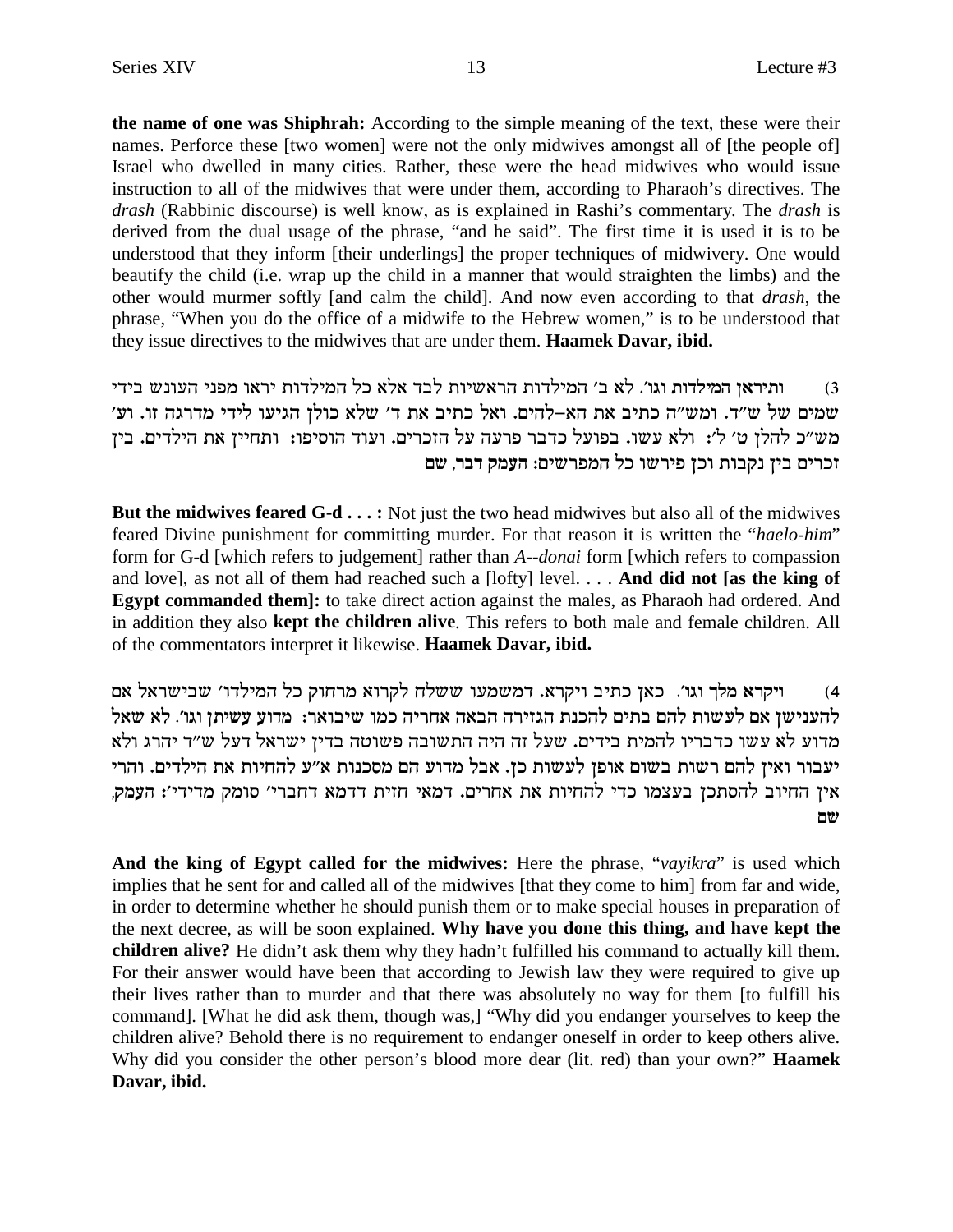ויעש להם בתים. לא פירש הכתוב מי עשה ללמד דשני משמעות יש בזה. אם הא–להים והוא  $(5)$ בתורת שכר וכפרש"י. אם המלך והוא הכנה לגזרה הבאה אחריה: כל הבן הילוד וגו'. והיאך ידעו מזה. אלא כאשר עשה למילדות בתים. צוה שומרים עליהן שיראו לאיזה מקום הולכות להוליד. ויבואו השומרים אחריהן ויראו מה נולד שם. וכתיב להם בל"ז לכלול בעליהן. דעיקר הבית נבנו להם בשביל נשיהם. וע"ז כתיב חכמת נשים בנתה וגו': העמק, שם

**He made them houses:** Scripture does not explain who [actually] made [the houses]. This was done in order to teach us that the Scripture can be understood in two ways. [First] it is referring to G-d as a reward, as Rashi explains. [Alternately] it can refer to the king as a preparation for the following decree. [And Pharaoh charged all his people, saying,] Every son who is born you shall throw into the river, and every daughter you shall keep alive: How would they know [about the birth of every child?] This is because [Pharaoh] made houses for the midwives and ordered guards to follow them to see where they went to help the delivery and to see what was born, [a male or female]. It is written in the male form *(lahem)* to include their husbands. The houses were built for them because of their wives.... Haamek Davar, ibid.

ויצו פרעה. כאן כתיב ויצו שהוא לשון זרוז. ומבואר בריש פ׳ צו דזרוז הוא על כל אופן  $(6)$ שנדרש לשקידה בענין שיהא נעשה בשלימות ומשום שגזירה זו אינה דומה לאזהרה של המילדות. דשם היה בנקל למלא הגזירה שהרי א"א ללדת בלי מילדת. משא"כ אזהרה זו שהיה מקום להסתיר אחר שהודיעו כי נשי ישראל חיות הנה. ואפשר ללדת בלי מילדת. וגם הממונים ע"ז היו יכולין להתנהג בגזירה זו ברפיון ולומר שלא ידעו מזה הילד. מש"ה הזהיר פרעה בצווי שיהיו שוקדים על הדבר שימלאו הגזירה בשלימות: כל הבן הילוד. הנולד כעת ולא מה שימצאו זכרים מכבר: וכל הבת. בין שכבר נולדו בין הנולדות מהיום תחיון. תשתדלו להחיות אותן. וכוון בזה שאחר שירבו הבנות מאד על הזכרים בע״כ ינשאו למצרי׳ וראה בזה להיטיב לארצו אחר שהודיעוהו המילדות כי נשי ישראל חיות הנה וכסבור שזה גרם לרבוי עם ישראל וכאשר ינשאו למצרי ירבו ויעצמו גם המה: העמק דבר, שם

And Pharaoh charged (vaytzav) [all his people] (Exodus 1:22): Vaytzav (charged) is written here which implies urgency.... This is unlike the admonition to the midwives. There it [seemed] that it] was easy to fulfill that decree, because it is [relatively] impossible to give birth without a midwife. Whereas this [current] decree was relatively easy to evade fulfillment, after [Pharaoh] had been informed that the women of Israel were midwives themselves and it was possible for them to give birth without the aid of a [professional] midwife. In addition, those who were appointed to fulfill this task could do so lackadaisically, claiming that they weren't aware of a specific birth. For that reason Pharaoh admonished them with a sense of urgency, so that they diligently fulfill this decree to perfection. Every son who is born [you shall throw into the river]: This is referring to those [males] who were just born and not to those already in existence. And every daughter: This includes both those who were already born and those that were just born. You shall keep alive: Make the effort to keep them alive. His intention was that eventually the female population would heavily outweigh the male population and they would be forced to marry Egyptians. He saw this as a way to improve his country. Since the midwives informed him that the women of Israel are naturally midwives, he felt that that was the reason for the population explosion of the Israelites. It followed, then, that, if they married Egyptians, the Egyptians would also enjoy such a surge in their own population. Haamek Davar

14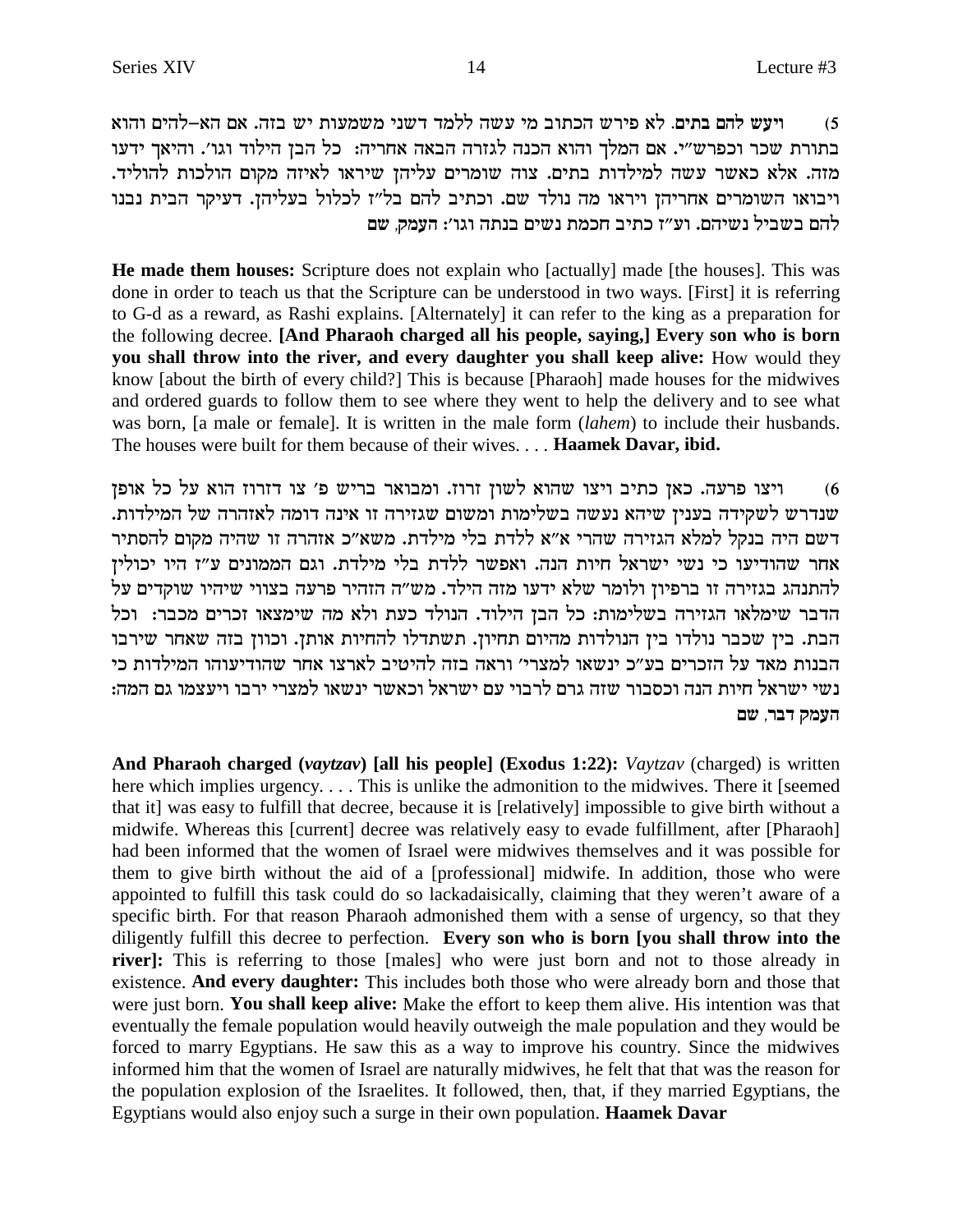$B<sub>1</sub>$ 

דרש רב עוירא: בשכר נשים צדקניות שהיו באותו הדור ־ נגאלו ישראל ממצרים, בשעה שהולכות לשאוב מים, הקב"ה מזמן להם דגים קטנים בכדיהן ושואבות מחצה מים ומחצה דגים, ובאות ושופתות שתי קדירות אחת של חמין ואחת של דגים, ומוליכות אצל בעליהן לשדה, ומרחיצות אותן וסכות אותן ומאכילות אותן ומשקות אותן ונזקקות להן בין שפתים, שנאמר: (תהלים סח) אם תשכבון בין שפתים וגו', בשכר תשכבון בין שפתים זכו ישראל לביזת מצרים, שנאמר: (תהלים סח) כנפי יונה נחפה בכסף ואברותיה בירקרק חרוץ, וכיון שמתעברות באות לבתיהם וכיון שמגיע זמן מולדיהן, הולכות ויולדות בשדה תחת התפוח, שנאמר: (שיר השירים ח) תחת התפוח עוררתיך וגו', והקב"ה שולח משמי מרום מי שמנקיר ומשפיר אותן, כחיה זו שמשפרת את הולד, שנאמר: (יחזקאל טז) ומולדותיך ביום הולדת אותך לא כרת שרך ש׳ בקמץ, ר׳ בצירה ובמים לא רחצת למשעי וגו׳, ומלקט להן שני עגולין אחד של שמן ואחד של דבש, שנאמר: (דברים לב) ויניקהו דבש מסלע ושמן וגו' וכיון שמכירין בהן מצרים באין להורגן, ונעשה להם נס ונבלעין בקרקע, ומביאין שוורים וחורשין על גבן, שנאמר: (תהלים קכט) על גבי חרשו חורשים וגו', לאחר שהולכין היו מבצבצין ויוצאין כעשב השדה, שנאמר: (יחזקאל טז) רבבה כצמח השדה נתתיך וכיון שמתגדלין באין עדרים עדרים לבתיהן, שנאמר: (יחזקאל טז) ותרבי ותגדלי ותבואי בעדי עדים, אל תקרי בעדי עדים אלא בעדרי עדרים, וכשנגלה הקב״ה על הים הם הכירוהו תחלה, שנאמר: (שמות טו) זה א–לי ואנוהו. סוטה יא:

R. Avira expounded: As the reward for the righteous women who lived in that generation were the Israelites delivered from Egypt. When they went to draw water, the Holy One, blessed be He, arranged that small fish should enter their pitchers, which they drew up half full of water and half full of fish. They then set two pots on the fire, one for hot water and the other for the fish, which they carried to their husbands in the field, and washed, anointed, fed, gave them to drink and had relations with them among the sheepfolds (between the raised borders of the field), as it is said, "When ye lie among the sheepfolds (borders) etc." (Psalms 68:14) As the reward for "When ye lie among the sheepfolds," the Israelites merited the plunder of the Egyptians, as it is said, "As the wings of a dove covered with silver, and her pinions with yellow gold." (ibid.) After the women had conceived they returned to their homes; and when the time of childbirth arrived, they went and were delivered in the field beneath the apple-tree, as it is said, "Under the apple-tree I caused thee to come forth [from thy mother's womb] etc." (Song of Songs 8:5) The Holy One, blessed be He, sent down someone from the high heavens who washed and straightened the limbs [of the babes] in the same manner that a midwife straightens the limbs of a child; as it is said (Ezekiel 16:4), "And as for thy nativity, in the day that you were born your navel was not cut, neither were you washed in water to cleanse you." He also provided for them two cakes, one of oil and one of honey, as it is said (Deut. 32:13), "And He made him to suck honey out of the rock, and oil etc." When the Egyptians noticed them, they went to kill them; but a miracle occurred on their behalf so that they were swallowed in the ground, and [the Egyptians] brought oxen and ploughed over them, as it is said (Psalms 129:3), "The ploughman ploughed upon my back." After they had departed, [the Israelite women with their babes] broke through [the earth] and came forth like the herbage of the field, as it is said (Ezekiel 14:7), "I caused you to multiply as the bud of the field;" and when [the babes] had grown up, they came in flocks to their homes, as it is said ((ibid.), "And you increased and waxed great and came with ornaments." - read not with ornaments [ba'adi adayim] but in flocks [be'edre adarim]. At the time the Holy One, blessed be He, revealed Himself by the Red Sea, they recognised Him first, as it is said (Exodus 15:2), "This is my G-d and I will praise Him." Sota 11b